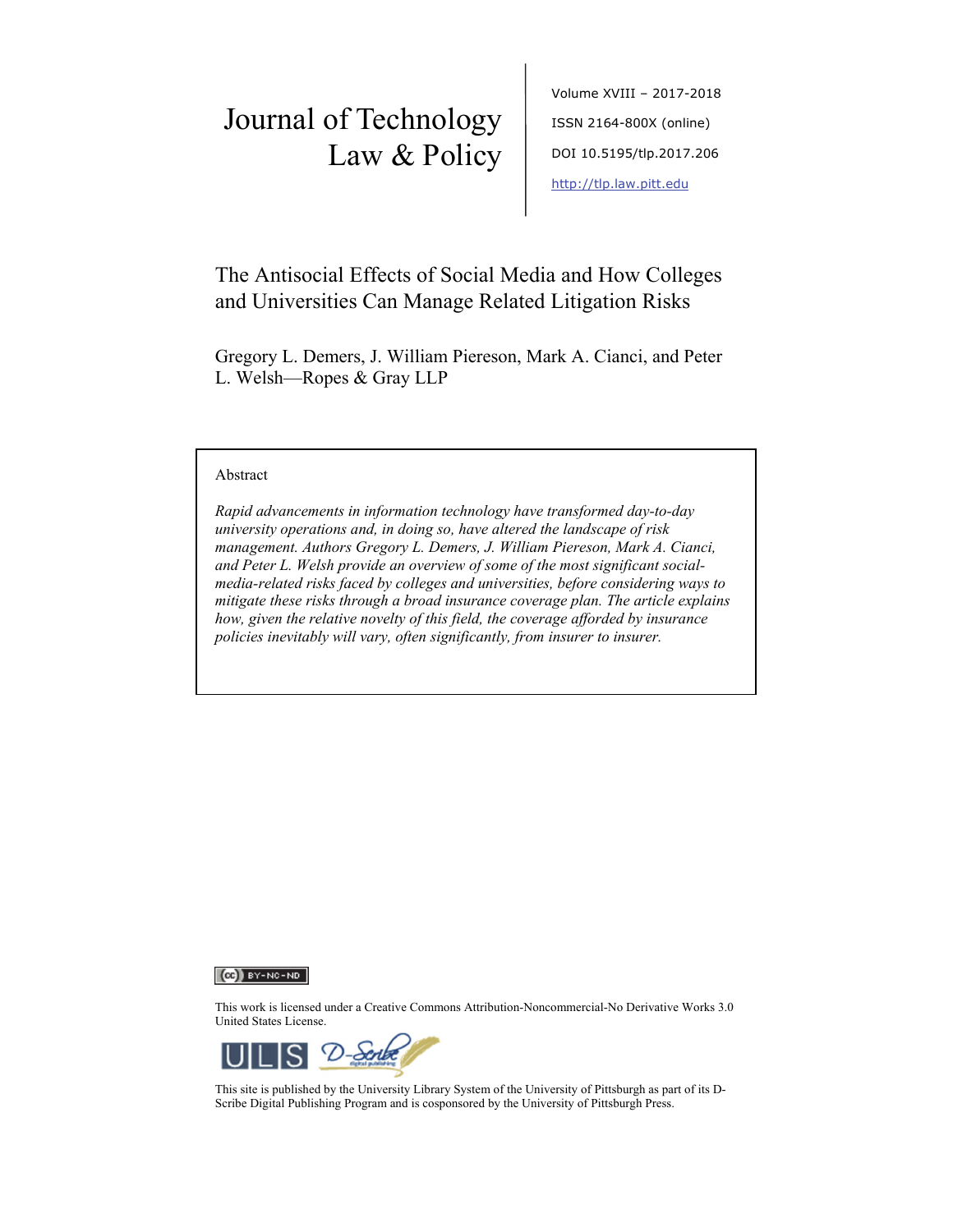# The Antisocial Effects of Social Media and How Colleges and Universities Can Manage Related Litigation Risks

Gregory L. Demers, J. William Piereson, Mark A. Cianci, and Peter L. Welsh—Ropes & Gray LLP\*

#### I. INTRODUCTION

l

Now more than ever, colleges and universities, $<sup>1</sup>$  comprised of administrations,</sup> faculties, and employees, face numerous and varied risks. As university operations continue to grow in size and scope, so do the attendant legal risks. Consequently, over the last twenty years, university risk management has evolved into an increasingly sophisticated enterprise. From assembling risk assessment teams to developing compliance and prevention protocols, to implementing crisis management strategies, colleges and universities are now developing multi-layered plans for counteracting the risks they face.

This emphasis on prevention and crisis management is both important and justified. However, prophylactic measures are not enough. The reality is that, while such approaches can help minimize risks, they cannot eliminate risk entirely. As a result, the most critical aspect of a comprehensive risk management plan is the same today as it was fifty years ago: insurance. Yet, its value, and the breadth of the protection offered can vary enormously from policy to policy.

This article is part of a series examining emerging litigation risks facing colleges and universities today, in order to provide guidance on managing these risks, with a focus on insurance. Specifically, this article takes a closer look at litigation risks arising from the explosive popularity of social media and other emerging technologies on college campuses.

Generally, colleges and universities are at the cutting edge of information technology; yet, updates to student handbooks, university protocols, and insurance policies often lag far behind technological advancements. Worse yet, in some cases,

<sup>\*</sup> Gregory L. Demers (gregory.demers@ropesgray.com or 617-951-7015) and Mark A. Cianci (mark.cianci@ropesgray.com or 617-951-7122) are associates in Ropes & Gray's business & securities litigation practice. Peter L. Welsh (peter.welsh@ropesgray.com or 617-951-7865) is a partner in Ropes & Gray's business & securities litigation practice. J. William Piereson is an associate in Ropes & Gray's litigation department.

<sup>1</sup> For the sake of brevity, this article will use the terms "college" and "university" interchangeably.

Volume XVIII – 2017-2018 ● ISSN 2164-800X (online) DOI 10.5195/tlp.2017.206 ● http://tlp.law.pitt.edu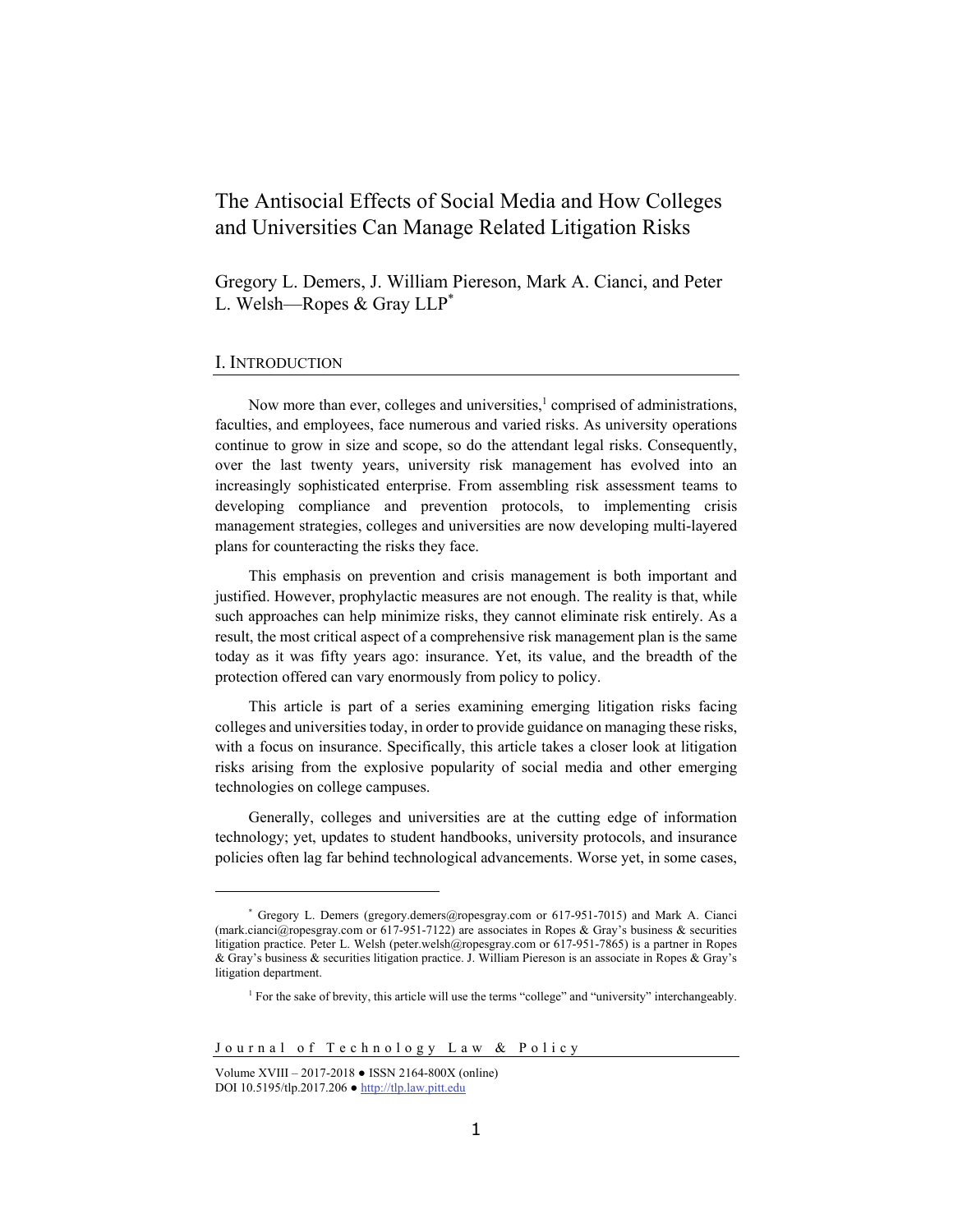these changes are implemented as remedial measures in response to a catastrophic event.<sup>2</sup> This article will consider coverage issues that arise from these emerging risks and will suggest ways in which educational institutions can ensure the broadest coverage possible. This article will provide an overview of some of the most significant social-media-related risks faced by colleges and universities today, before considering ways to mitigate these risks through a broad insurance coverage plan.

# II. EMERGING RISKS AND LITIGATION TRENDS

Not that long ago, members of the higher education community were still marveling at the explosive popularity of social media<sup>3</sup> among college students. Jeff Olson, a Kaplan representative, explained to *The Wall Street Journal*, "[w]e're in the early stage of a new technology. . . . It's the Wild, Wild West. There are no clear boundaries or limits."4 This remark was prompted by an anonymous survey of 320 colleges in which the vast majority reported that they had no policy in place for accessing applicants' social networking profiles.<sup>5</sup>

Now, not only have many universities developed expansive social media policies, but they have actively embraced social media as a critical part of the admissions process. According to a 2015 study conducted by the Council for Advancement and Support of Education ("CASE"), the Huron Education Consulting Group, and mStoner, schools employ a growing number of social media platforms as part of their operations.<sup>6</sup> According to the study, 91% of schools use Facebook,

4 John Hechinger, *College Applicants, Beware: Your Facebook Page is Showing*, WALL ST. J. (Sept. 18, 2008), http://online.wsj.com/article/SB122170459104151023.html.

<sup>&</sup>lt;sup>2</sup> As one author has observed, "[t]he rapid expansion of digital technology and the internet caused a revolution in the way schools and colleges work with information." MICHAEL PRAIRIE & TIMOTHY GARFIELD, COLLEGE AND SCHOOL LAW: ANALYSIS PREVENTION AND FORMS 364 (Nancy L. Herbst ed., 2010). And these risks are growing. *Id.* at 599 ("The types and magnitude of potential liability facing schools and colleges seem not only to have no end or limit, but actually are increasing.").

<sup>&</sup>lt;sup>3</sup> This article uses the term "social media" to refer to any website that allows for the creation and exchange of user-generated content. The most popular such websites include Facebook, Twitter, and Instagram. As of July 2015, Twitter had approximately 320 million monthly active users. Drew Olanoff, *Twitter Monthly Active Users Crawl to 316M*, TECHCRUNCH (July 28, 2015), http://techcrunch.com/2015/ 07/28/twitter-monthly-active-users-crawl-to-316m-up-just-15-year-over-year. In December 2015, Facebook had approximately 1.6 billion monthly active users. David Cohen, *Everything You Need to Know About Facebook's Q4 and Full-Year 2015 Results*, ADWEEK (Jan. 28, 2016), http://www .adweek.com/socialtimes/q4-full-year-2015-results/633437. Instagram, as of September 2015, had approximately 400 million active users. *Celebrating a Community of 400 Million*, INSTAGRAM (Sept. 22, 2015), http://blog.instagram.com/post/129662501137/150922-400million.

<sup>5</sup> *Id.*; *see also* Press Release, Kaplan Test Prep, At Top Schools, One in Ten College Admission Officers Visits Applicants' Social Networking Sites (Sept. 18, 2008).

<sup>6</sup> Meris Stansbury, *5 major trends in higher education's use of social media*, ECAMPUS NEWS (Nov. 12, 2015), http://www.ecampusnews.com/top-news/trends-social-media-620 (citing CASE/Huron/

Volume XVIII – 2017-2018 ● ISSN 2164-800X (online) DOI 10.5195/tlp.2017.206 ● http://tlp.law.pitt.edu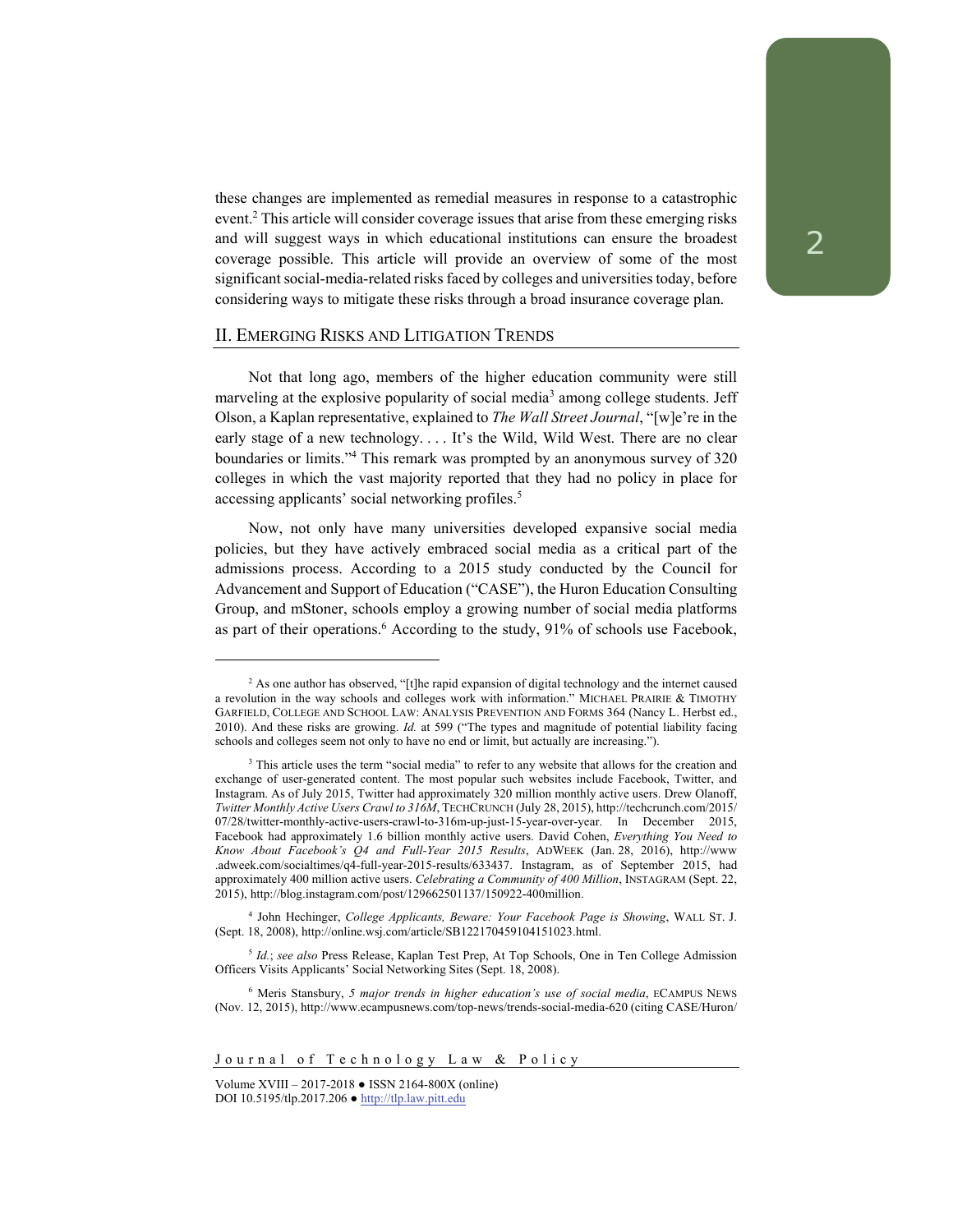81% use Twitter, 76% use LinkedIn, 67% use YouTube, and 54% use Instagram.7 The same study shows that these institutions are using social media *frequently*; 49% post to Facebook at least once a day, while a majority post to Twitter at the same rate.<sup>8</sup> In addition, a large number of college athletic programs are aggressively employing social media platforms to attract athletes.<sup>9</sup> "Every single school does it," according Darrick Yray, a recruiting coordinator for Oregon State.<sup>10</sup> As evidenced by the study, social media is now an ingrained part of administration in the world of higher education.

The CASE, Huron, and mStoner study demonstrates the immense utility that college administrators see in platforms such as Facebook and Twitter. As evidenced by the staggering success of social media companies, these sites are a firmly entrenched part of American culture, especially in the world of higher education.<sup>11</sup> As expected in a highly competitive market, university and college admissions officers are adapting to meet the demands of a new student body. With new technologies and a new generation of students come new litigations risks.

l

9 Jeremy Crabtree, *The 'social' science of recruiting*, ESPN (Jan. 26, 2016), http://espn.go.com/ college-football/recruiting/story/\_/id/14646545/social-media-becomes-powerful-aide-dangerousconnection-recruiting.

<sup>10</sup> *Id.*

mStoner study); *see also Social Media Adoption Soars as Higher-Ed Experiments and Reevaluates Its Use of New Communications Tools*, UNIV. MASS. DARTMOUTH 1 (2011), https://www.umassd.edu/media/ umassdartmouth/cmr/newsletters/NewsletterFall2011.pdf (reporting that 98% of colleges and universities have a Facebook page, 84% have a Twitter account, and 66% have a blog; explaining that, between 2010 and 2011, admissions officers using LinkedIn as part of their recruiting efforts increased threefold, from 16% to 47%).

<sup>7</sup> *Id.*

<sup>8</sup> Stansbury, *supra* note 6.

<sup>&</sup>lt;sup>11</sup> Social media use has increased by nearly 1000% among users aged 18-29 years old, according to the Pew Research Center. Joanna Brenner & Aaron Smith, *72% of Online Adults are Social Networking Site Users*, PEW RESEARCH CTR. (Aug. 5, 2013), http://www.pewinternet.org/2013/08/05/72-of-onlineadults-are-social-networking-site-users. Approximately 98% of U.S. adults aged 18–24 use social media in some fashion, according to the consumer insight service Experian Simmons. Sherilynn Macale, *98% of online US adults aged 18–24 use social media*, NEXT WEB (2012), http://thenextweb.com/socialmedia/ 2011/10/08/98-of-online-us-adults-aged-18-24-use-social-media. One 2009 study found that 96% of students used Facebook daily. Mary Bart, *Do College Students Spend Too Much Time on Facebook, YouTube and Other Social Networking Cites?*, FACULTY FOCUS (Dec. 30, 2009), http://www.facultyfocus .com/articles/trends-in-higher-education/do-college-students-spend-too-much-time-on-facebookyoutube-and-other-social-networking-sites. Dependence on these platforms is becoming so great that some analysts have characterized the technology as "addictive." David Ottalini, *Students Addicted to Social Media—New UM Study*, U. OF MD. (Apr. 21, 2010), https://usu.instructure.com/courses/ 468344/files/65911701/download?verifier=yLDmNgCGxt3dSLXXHvMwbNk08xnho2L9wGjoKwRC &wrap=1; Pei Sze-Cheng, *FOMO: The Unintended Effects of Social Media Addiction*, NBC N.Y. (May 20, 2011), http://www.nbcnewyork.com/news/local/Social-Media-Is-Causing-Anxiety-and-Depression-122260279.html.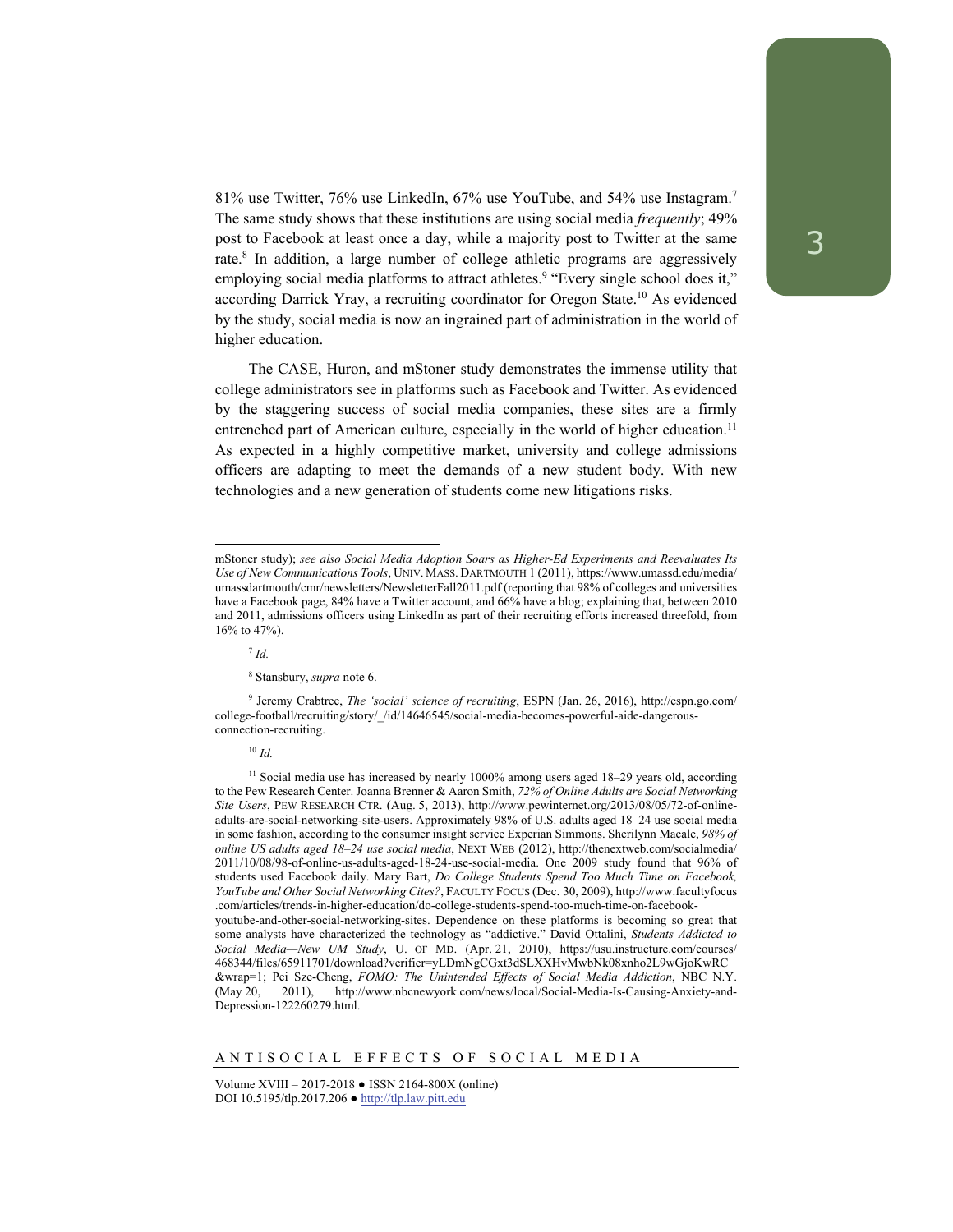Issues commonly arise when students' online commentary implicates possible violations of the student code of conduct, or worse, the law. While the nature of the infractions has not changed much with time—often involving alcohol, sex, hazing, bullying, or interpersonal conflicts—the means of communicating has evolved considerably.12 Students, as members of one of America's most vocal demographics, are now able to broadcast their thoughts to a massive audience within seconds. Social media platforms provide both a new vehicle for students to express themselves as well as a corollary obligation, at least as a practical matter, for universities to understand and manage the associated risks.<sup>13</sup>

By 2006, commentators had already observed "a growing trend where officials nationally are paying attention to what their students are posting on the Internet."14 This trend, which has only accelerated, is largely the result of external pressures on colleges to keep tabs on their students' online activities.<sup>15</sup> Both private actors, such as copyright holders seeking to enforce their rights, and public actors, such as law enforcement officers seeking evidence of illicit behavior, rely on universities to bring on-campus malefactors to justice.16

Even the NCAA has joined the movement, as students' use of electronic and social media can implicate college athletic programs. The case of former University of Mississippi ("UMiss") athlete Laremy Tunsil demonstrates this.17 On the night of

<sup>14</sup> Sheldon Steinback & Lynn Deavers, *The Brave New World of Myspace and Facebook*, INSIDE HIGHER ED. (Apr. 3, 2007), http://www.insidehighered.com/views/2007/04/03/steinbach#ixzz1q95UC pRG.

l

17 Ken Belson, Mark Leibovich & Ben Shpigel, *For Laremy Tunsil and N.F.L., Combustion When a Bong and Social Media Mix*, N.Y. TIMES (Apr. 29, 2016), http://www.nytimes.com/2016/04/30/

<sup>12</sup> *See, e.g.*, Josh Logue, *Who Should Prevent Social Media Harassment*, INSIDE HIGHER ED. (Oct. 22, 2015), https://www.insidehighered.com/news/2015/10/22/colleges-face-new-pressure-monitorsocial-media-site-yik-yak (noting that "[a]nonymous social media apps are the new frontier of unlawful conduct under Title IX"); *see also* D.M. Burl, *From Tinker to Twitter: Managing student speech on social media*, NACUA NOTES (Univ. Conn., Storrs, Conn.), Mar. 16, 2011, at 2, http://www.studentaffairs .uconn.edu/docs/risk\_mgt/nacua5.pdf (noting that "[t]he issue of inappropriate, controversial or contentious student speech on campus communities is not a new one, but online speech adds to the challenge," due to the volume of speech, the breadth of the audience, and the "layers of student-imposed privacy" that exist online).

<sup>13</sup> Logue, *supra* note 12.

<sup>15</sup> *Id.*

<sup>16</sup> *See* Zach Winn, *Countering Potential Threats with Social Media Monitoring: School and university administrators are starting to appreciate these services as an effective tool to improve campus security and identify at-risk individuals*, CAMPUS SAFETY (Jan. 20, 2016), http://www .campussafetymagazine.com/article/countering\_potential\_threats\_with\_social\_media\_monitoring; *see also* Tamara L. Wandel, *Colleges and Universities Want to be Your Friend: Communicating via Online Social Networking*, 37 PLANNING FOR HIGHER EDUC. 35 (2008) ("Online photographs have provided evidence in numerous . . . cases.").

Journal of Technolo gy Law & Policy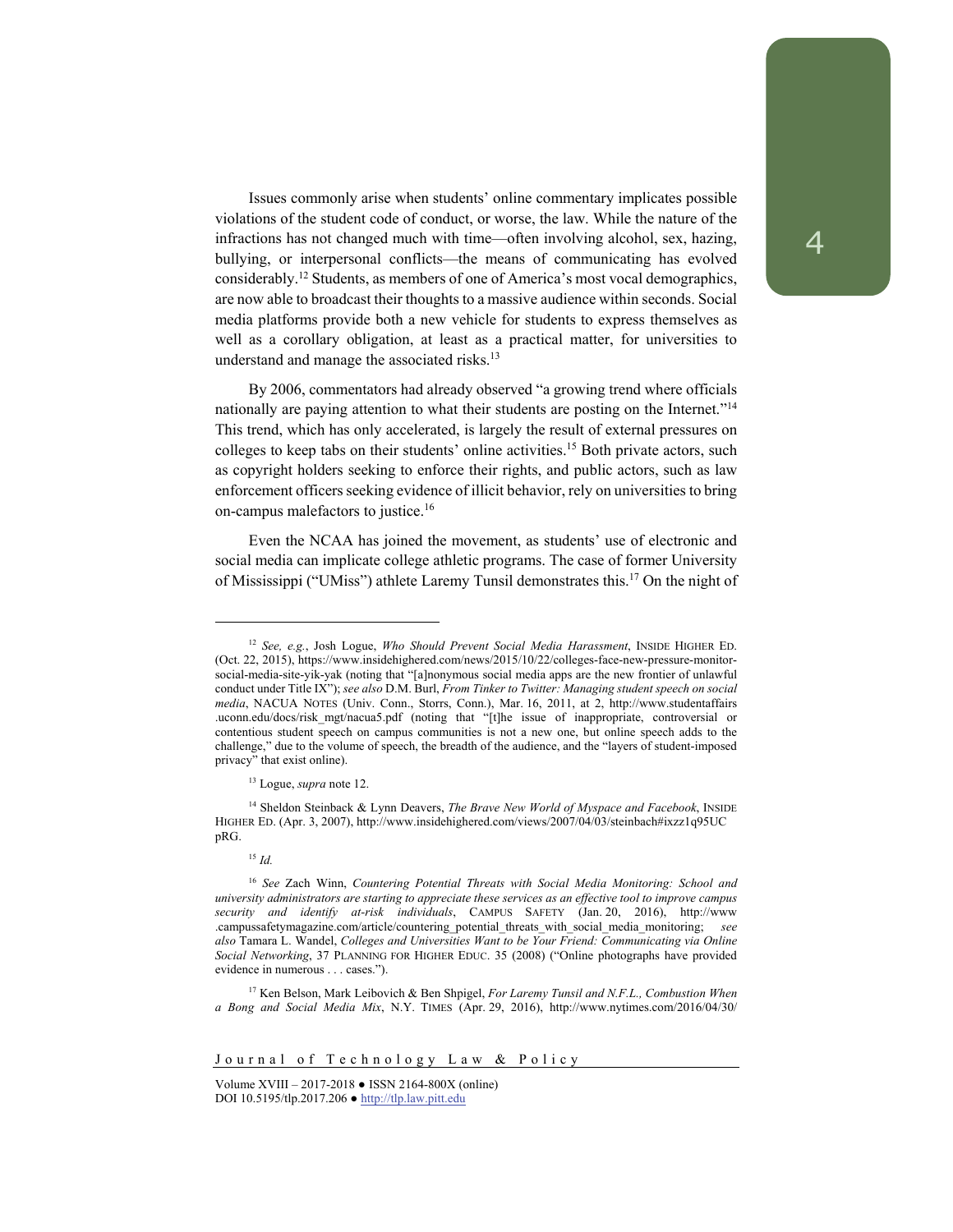the 2016 NFL draft, it became apparent that Tunsil's social media accounts had been breached by hackers.18 These hackers posted text message conversations in which Tunsil ostensibly asked UMiss athletic officials for money.19 Relatedly, a scandal occurred at the University of North Carolina involving football players allegedly receiving improper benefits and then making comments about those benefits on the internet.20 The NCAA issued a report which appeared to encourage colleges to monitor student accounts: "While we do not impose an absolute duty upon member institutions to regularly monitor such [social networking] sites, the duty to do so may arise as part of an institution's heightened awareness when it has or should have a reasonable suspicion of rules violations."21

Several university administrators have openly acknowledged that they patrol students' accounts on a regular basis.<sup>22</sup> One example of this is the college administrator at Dartmouth, who acknowledged that she regularly monitors student postings on the anonymous social media application Yik Yak.<sup>23</sup> In a campus safety survey of 513 campus officials, over 68% of officials openly acknowledged that their institutions monitored publicly available social media postings. 24 Schools also monitor social media extensively in order to ensure compliance with the law, ethics codes, or NCAA athletic rules. For example, a company called "UDiligence.com" now contracts with colleges and universities to monitor the Facebook, Instagram,

l

<sup>20</sup> *University of North Carolina, Chapel Hill Public Infractions Report, NCAA 12 (Mar. 12, 2012),* http://www.ncaa.org/sites/default/files/UNC%2BPublic%2BInfractions%2BReport.pdf.

23 Tyler Kingkade, *Your College Dean Might Be Spying On Your Yik Yak Posts*, HUFFINGTON POST (Nov. 20, 2015), http://www.huffingtonpost.com/entry/colleges-monitoring-social-media\_us\_564f4756e 4b0d4093a5765ae. Similarly, a professor at Indiana University at Bloomington noted that it is common practice for campus security officers to pass the time by viewing student Facebook profiles for possible infractions. Martin Van Der Werf, *Beware of Using Social-networking Sites to Monitor Students, Lawyers Say*, CHRON. OF HIGHER EDUC. (Mar. 8, 2007), http://chronicle.com/article/ Beware-of-Using/28063.

<sup>24</sup> *Campus Safety Survey*, MARGOLIS HEALY (2015), http://www.margolishealy.com/files/ resources/2015MargolisHealy\_CampusSafetySurvey\_1.pdf. Monitoring of student social media profiles has been a long running trend. According to a 2008 article, an administrator at the University of Michigan reviewed students' online profiles once a semester to ensure they conformed to the code of conduct. *See* Wandel, *supra* note 16, at 41.

ANTISOCIAL EFFECTS OF SOCIAL MEDIA

sports/football/laremy-tunsil-at-nfl-draft-combustion-when-a-bong-a-gas-mask-and-social-mediamix.html? $r=0$ .

<sup>18</sup> *Id.*

<sup>19</sup> *Id.*

<sup>21</sup> *Id.*

<sup>22</sup> *Id.*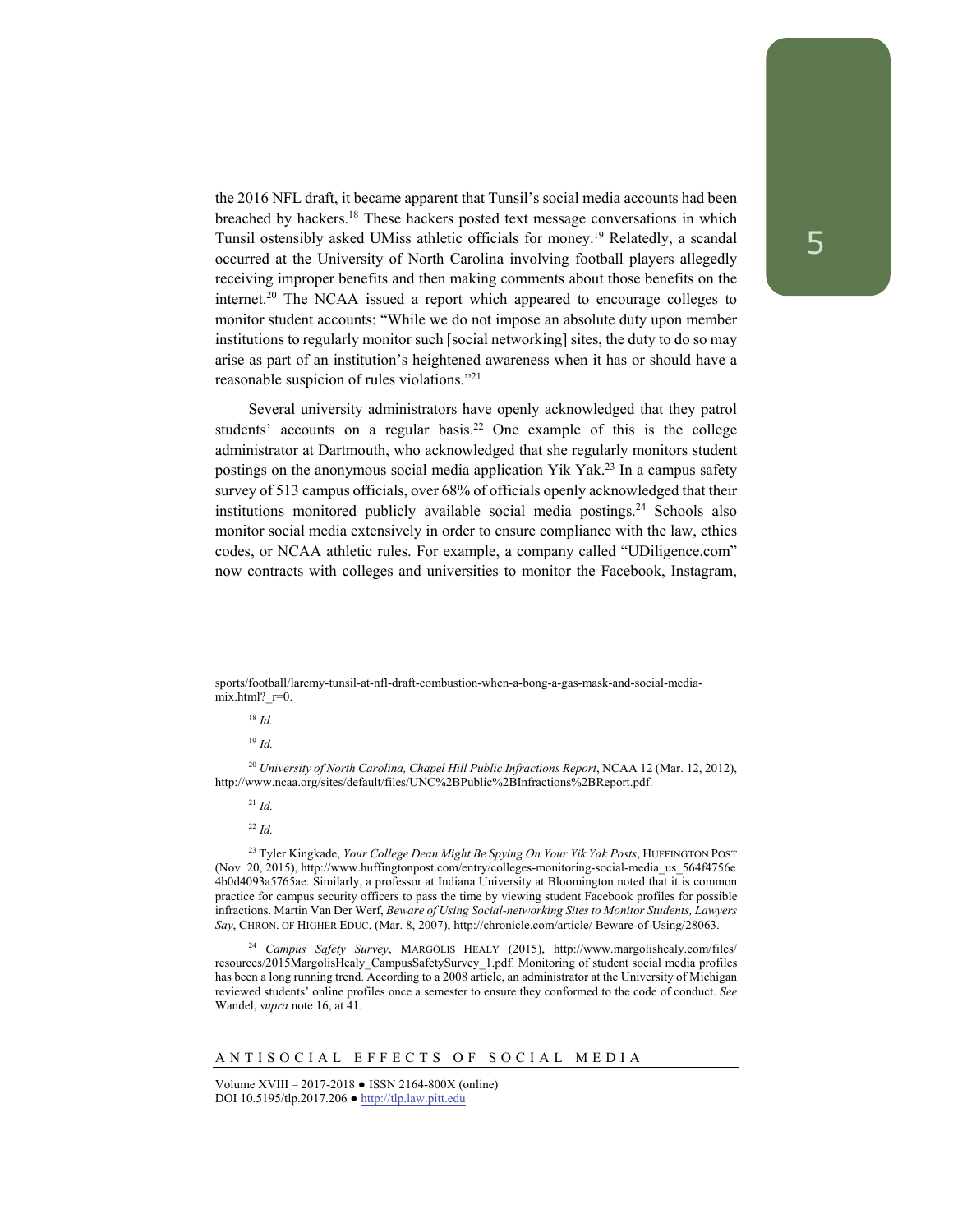and Twitter pages of thousands of student athletes across the nation to search for evidence of student activity that violates the law or the schools' ethics codes.<sup>25</sup>

But regulating students' (and, in some cases, employees') online activity presents distinct risks to colleges. As this section will explain, these risks include potential First Amendment and Due Process claims, intellectual property issues, violations of federal statutes, such as the Family Educational Rights and Privacy Act (FERPA) and the Stored Communications Act (SCA), and common law claims for negligence and invasion of privacy.

# *A. Constitutional Violations*

The following cases are emblematic of recent constitutional litigation involving social media use by students at the graduate, undergraduate, and high school levels. Such litigation covers a spectrum of online misconduct ranging from perceived threatening behavior to offensive comments.

In *Bell v. Itawamba County School*, 26 a high school student alleged that the school violated his right to free speech by taking disciplinary action against him for posting a rap video, containing threatening language, which he made while offcampus.27 The rap lyrics included a slew of derogatory terms and a number of threats of violence against school coaches.28 While holding that the student's recording did not reach the level of posing a grave threat to students' physical safety, the Fifth Circuit ruled that the recording reasonably could have been forecast to cause a substantial disruption to the school and thus did not qualify for First Amendment protection.29

In *Keefe v. Adams*, 30 a nursing student at Central Lakes College alleged First Amendment violations after the school removed him from the nursing program for

l

Journal of Technolo gy Law & Policy

<sup>25</sup> Jim Henry, *Colleges Do UDiligence to Prevent Social Networking Embarrassment*, AOL NEWS (Feb. 1, 2010), http://www.aolnews.com/2010/02/01/colleges-do-udiligence-to-prevent-socialnetworking-embarrassment.

<sup>26</sup> Bell v. Itawamba County School, 799 F.3d 379 (5th Cir. 2015).

<sup>27</sup> *Id.*

<sup>28</sup> *Id.* at 384.

<sup>29</sup> *Id.* at 382.

<sup>30</sup> Keefe v. Adams, 44 F. Supp. 3d 874 (D. Minn. 2014). *See also* Tatro v. Univ. of Minn., 816 N.W.2d 509 (Minn. 2012) (In this case, a student of mortuary sciences sued the University of Minnesota and alleged First Amendment violations after the school disciplined her for posting threatening status updates on her personal Facebook page. Among the student's many posts was a threat to "stab a certain someone in the throat." The student also posted offensive messages about a cadaver that she had coined "Bernie." The court found that the University of Minnesota did not violate the student's right to free speech by sanctioning her for the Facebook postings because the academic program rules that served as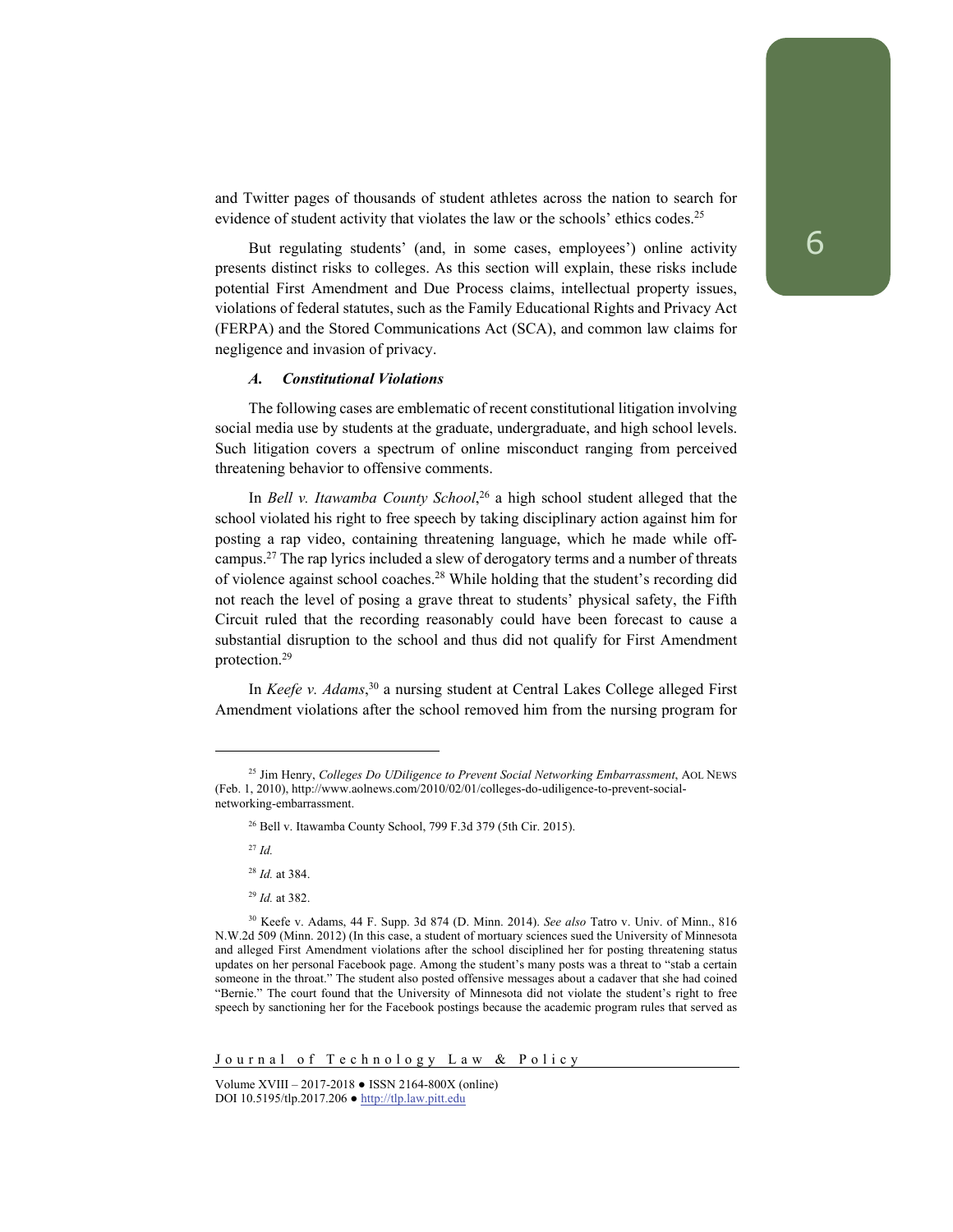posting threatening comments about fellow students on Facebook.<sup>31</sup> In one post, the student threatened to inflict physical violence on other students using an electric pencil sharpener.32 In holding that the school did not violate the plaintiff's free speech rights, the District Court emphasized that, because he was in a professional school, the student "understood that he was subject to standards that govern the nursing profession," and that the college could hold its students to those standards.<sup>33</sup>

As these cases illustrate, litigation relating to social media often involves alleged free speech or due process violations. Many universities will take comfort in this fact, as case law suggests that awards for damages may be nominal or nonexistent. This is especially true for private universities whose actions are not governed by the same constitutional strictures<sup>34</sup> or graduate programs that limit student speech as part of a broader goal of enshrining professional standards. In fact, several similar cases resulted in favorable outcomes for the institution involved.35

It is important, however, not to underestimate the potential liability that remains for any institution. It is equally important not to underestimate the costs of litigation, which might impose both financial burdens and reputational harms on the school. In some cases, plaintiffs may tack on additional claims to their constitutional suits, such as negligence and breach of contract. For instance, students whose careers have been adversely affected by a school's disciplinary action might seek consequential damages, which can be immense. As an example, a professionally-recruited studentathlete who loses a scholarship and a place on a university roster as a result of a

l

ANTISOCIAL EFFECTS OF SOCIAL MEDIA

the source of the sanctions were narrowly tailored and directly related to established professional conduct standards.).

<sup>31</sup> *Id.*

<sup>32</sup> *Id.* at 879.

<sup>33</sup> *Id.*

<sup>34</sup> *See, e.g.*, Hack v. President & Fellow of Yale Coll., 237 F.3d 81 (2d Cir. 2001) (affirming the dismissal of plaintiffs' constitutional claims relating to college's coeducational dormitory policy because college was not "a state actor or instrumentality acting under color of state law").

<sup>35</sup> *See, e.g.*, Yoder v. Univ. of Louisville, No. 3:09-CV-00205, 2012 WL 1078819 (W.D. Ky. Apr. 4, 2012) (granting summary judgment for university on constitutional claims brought by nursing student who was expelled after putting a critical and embarrassing description on her Myspace page of the live births she witnessed during her internship); Murakowski v. Univ. of Del., 575 F. Supp. 2d 571 (D. Del. 2008) (granting summary judgment for university on student's due process claim and for the student on his First Amendment claim when university suspended him for maintaining a website that contained explicit descriptions of violence and sexual abuse); Snyder v. Millersville Univ., No. 07-1660, 2008 WL 5093140 (E.D. Pa. Dec. 3, 2008) (holding that the student was acting as a public employee during her student-teaching internship and could not show that she had commented on a matter of public concern when she posted comments critical of school officials, as well as provocative photographs, on Myspace).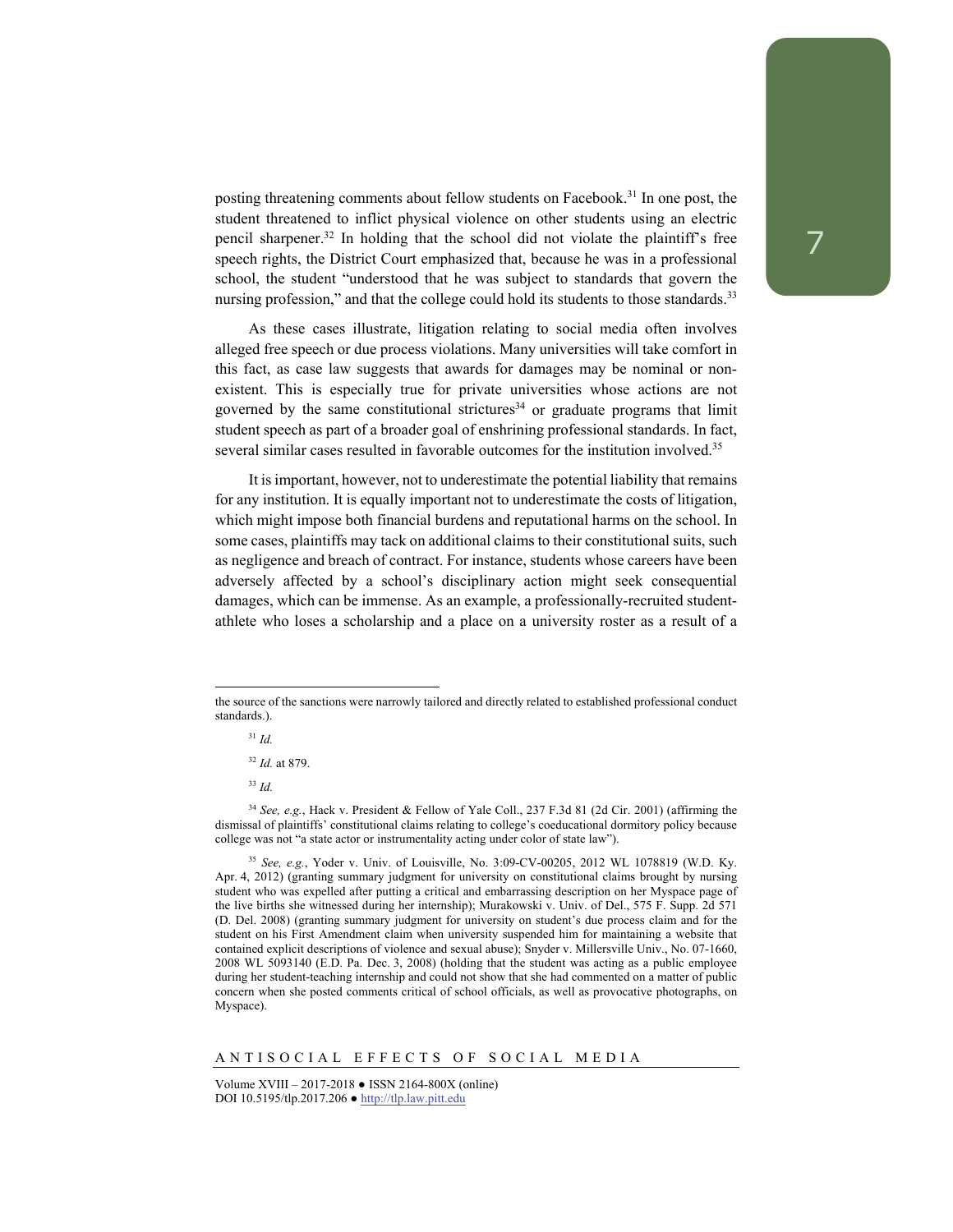UDiligence.com online search could, hypothetically, sue the university for reputational damage and lost earnings.

# *B. Invasion of Privacy*

An even more significant source of potential liability is the complex web of privacy laws that may be implicated by universities' regulation of social media.36 In addition to common law invasion of privacy claims, plaintiffs have a number of statutory bases to rely on, including the Electronic Communications Privacy Act ("ECPA"),37 the Computer Fraud and Abuse Act ("CFAA"),38 the Stored Communications Act ("SCA"),<sup>39</sup> as well as state privacy statutes. Possible relief under these statutes include compensatory damages, punitive damages, liquidated damages, attorneys' fees, and litigation costs. Even an isolated intrusion into a student's online profile or email account could open an institution to future lawsuits under state and federal privacy statutes.

In *Chaney v. Fayette County Public School District*, 40 a high school student brought an action against a school district and a school director of technology for violation of her right to privacy, after the director used in a school presentation a picture of the student in a bikini taken from her personal Facebook page.<sup>41</sup> Because she had intentionally used the broadest privacy setting available, the Court held that she surrendered any reasonable expectation of privacy when she posted the picture.<sup>42</sup> The Court also held that the fact that the student was in a bikini in the photograph

<sup>36</sup> Daniel J. Solove, *Fourth Amendment Codification and Professor Kerr's Misguided Call for Judicial Deference*, 74 FORDHAM L. REV. 747, 766 (2005) ("If electronic surveillance law was clear, [law professors] would have a lot less to write about.").

<sup>&</sup>lt;sup>37</sup> The ECPA was an amendment to Title III of the Omnibus Crime Control and Safe Streets Act of 1968 (the Wiretap Statute) enacted to extend government restrictions on wire taps from telephone calls to transmissions of computer data. 18 U.S.C. § 2511 (2012). It provides a cause of action against "any person who . . . intentionally intercepts, endeavors to intercept, or procures any other person to intercept or endeavor to intercept, any wire, oral, or electronic communication." *Id.* § 2511(1)(a).

<sup>&</sup>lt;sup>38</sup> The CFAA provides a cause of action against "[w]hoever . . . intentionally accesses a computer without authorization or exceeds authorized access, and thereby obtains . . . information from any protected computer." 18 U.S.C.A. § 1030(a)(2)(C) (2012).

 $39$  The SCA provides a cause of action against anyone who " $(1)$  intentionally accesses without authorization a facility through which an electronic communication service is provided; or (2) intentionally exceeds an authorization to access that facility; and thereby obtains, alters, or prevents authorized access to a wire or electronic communication while it is in electronic storage in such a system." 18 U.S.C. § 2701(a) (2012).

<sup>40</sup> Chaney v. Fayette County Public School District, 977 F. Supp. 2d 1308 (N.D. Ga. 2013).

<sup>41</sup> *Id.*

<sup>42</sup> *Id.* at 1315.

Volume XVIII – 2017-2018 ● ISSN 2164-800X (online) DOI 10.5195/tlp.2017.206 ● http://tlp.law.pitt.edu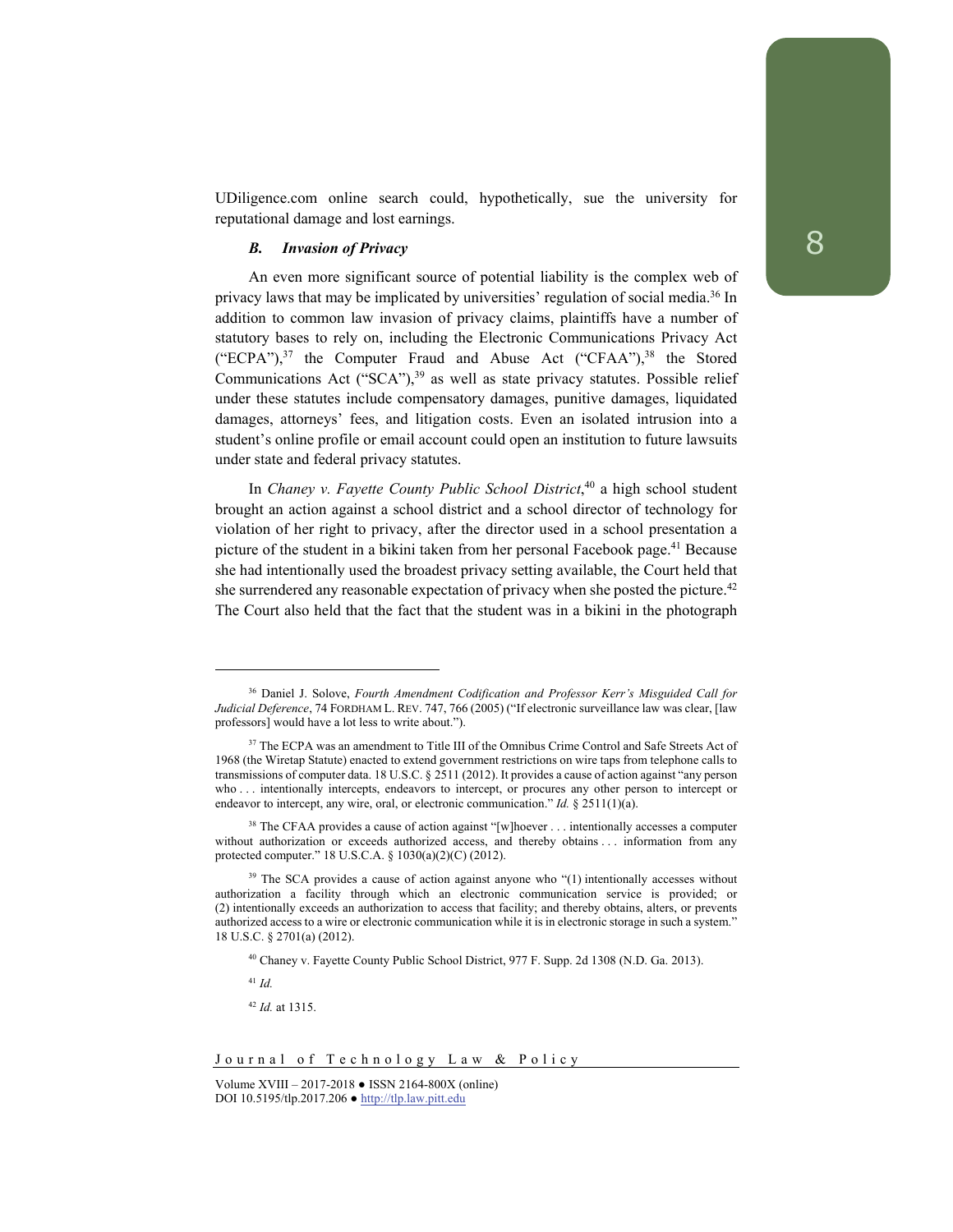did not require a different result, because, while individuals have a reasonable expectation of privacy generally, the student voluntarily shared the photo.<sup>43</sup>

In *Reichert v. Elizabethtown College*, 44 a student alleged that administrators at the college violated ECPA after ordering a computer investigation service to monitor his email account after it was determined that he was a threat to the school.<sup>45</sup> The student also alleged violations of CFAA and SCA, as well as the Pennsylvania Wiretapping and Electronic Surveillance Act ("PWESA").<sup>46</sup> The court dismissed the student's ECPA and PWESA claims, because he had "not alleged facts suggesting that the College accessed his e-mail at the time of transmission," meaning he could not meet the requirement that interception occurred "contemporaneously with the transmission."<sup>47</sup> Similarly, the court dismissed the student's SCA claim.<sup>48</sup> The college itself had provided the email account that was being monitored, meaning that it was exempted from the SCA's requirements.<sup>49</sup>

In *Robbins v. Lower Merion School District*, 50 a student filed a class-action lawsuit against his high school for remotely activating web cameras on school-issued laptops in order to target theft and other criminal behavior.<sup>51</sup> The student sought damages for violations of the ECPA, SCA, and PWESA.<sup>52</sup> After issuing a preliminary injunction against the school district, the court granted in part the plaintiff's request for \$435,790.60 in attorneys' fees and costs.<sup>53</sup> The parties ultimately agreed to settle the case in October 2010 for \$610,000.54 In addition to

<sup>45</sup> *Id.*

l

<sup>48</sup> *Reichert*, 2011 WL 3438318 at 4.

<sup>49</sup> *Id.* at \*5.

50 No. 10-CV-0665, 2010 WL 3421026 (E.D. Pa. Aug. 30, 2010).

<sup>51</sup> *Id.*

<sup>52</sup> The PWESA prohibits the interception of wire, oral, or electronic communications. 18 PA. CONS. STAT. §§ 5701–5703 (2016).

<sup>53</sup> *Robbins*, 2010 WL 3421026 at \*8.

54 John P. Martin, *Lower Merion District's Laptop Saga Ends with \$610,000 Settlement*, PHILA. INQUIRER (Oct. 12, 2010), http://www.philly.com/philly/news/20101012\_Lower\_Merion\_district\_s\_ laptop saga\_ends\_with\_\_610\_000\_settlement.html.

#### ANTISOCIAL EFFECTS OF SOCIAL MEDIA

<sup>43</sup> *Id.* at 1316.

<sup>44</sup> No. 10-2248, 2011 WL 3438318 (E.D. Pa. Aug. 5, 2011).

<sup>46</sup> *Id.* at \*4–5.

<sup>47</sup> Reichert v. Elizabethtown College, No. 10-2248, 2011 WL 3438318, \*4–5 (E.D. Pa. Aug. 5, 2011); *see also* Thompson v. Thompson, No. 02-091, 2002 WL 1072342 (D.N.H. May 30, 2002) (holding that viewing an email after it is sent does not constitute illegal wiretapping); Eagle v. Investment Serv. Corp. v. Tamm, 146 F. Supp. 2d 105, 111–13 (D. Mass. 2001).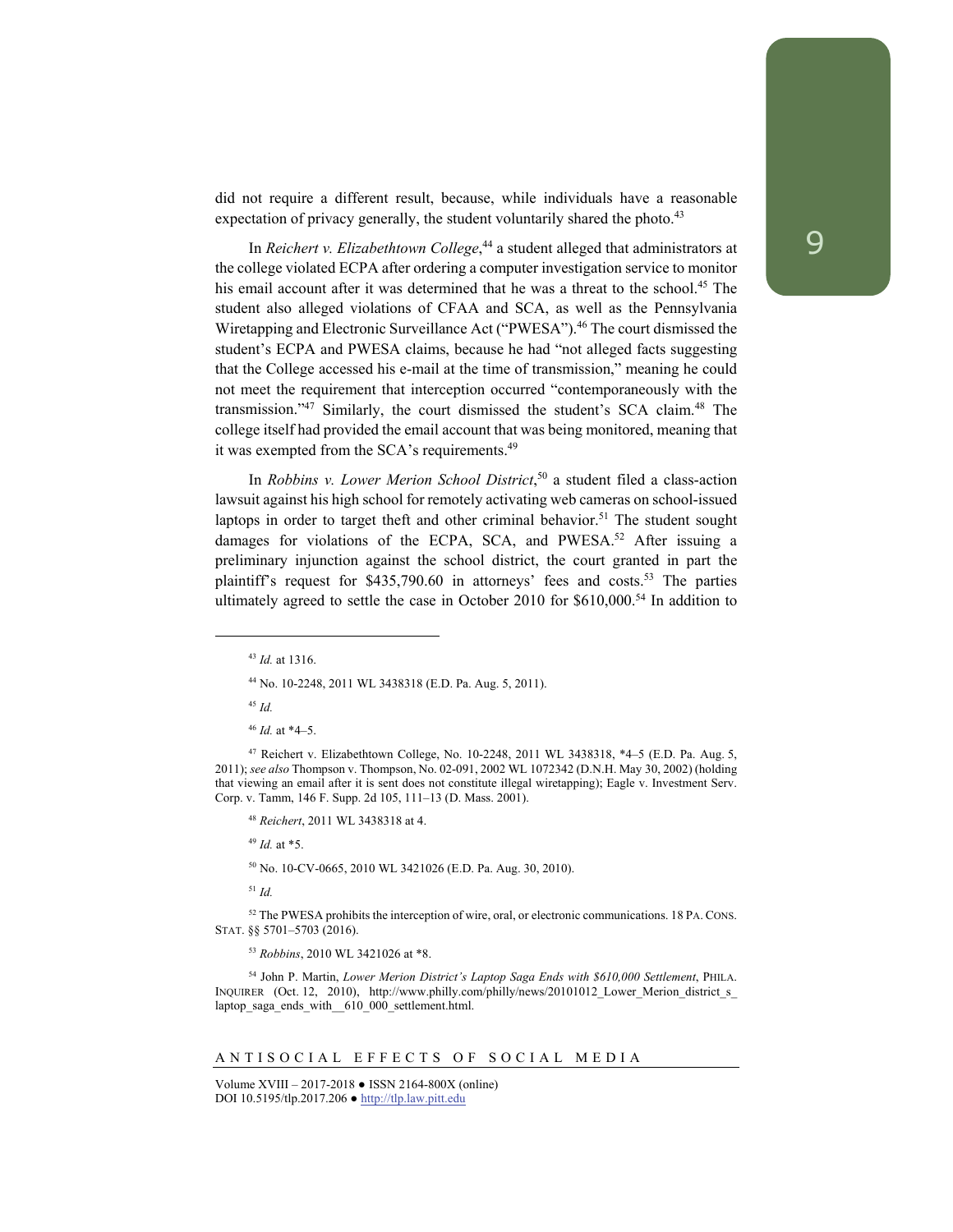these costs, the district accrued more than \$2 million in legal fees paid to outside counsel and more than \$270,000 in technology consulting fees.<sup>55</sup> Although the school officials' conduct in *Robbins* appears particularly egregious and unlikely to reoccur, monitoring can take many forms, each bringing a risk of liability under these statutes. For instance, even an isolated intrusion into a student's online profile or email account could open an institution to lawsuits under state and federal privacy laws.

Once litigation has been initiated, schools might also encounter issues related to social media privacy during discovery. For example, in *Melissa "G" v. North Babylon Union Free School Dist.*, 56 a student filed suit against the school district for damages stemming from sexual contact with a teacher.<sup>57</sup> The defendant school district filed a motion demanding the "production of complete, unedited account data for all Facebook accounts maintained by plaintiff," asserting that the content of the pages was material to their defense.<sup>58</sup> In holding that the plaintiff has a "reasonable expectation of privacy" with regard to one-on-one Facebook messages, the court held that private messages need not be reviewed absent evidence that they contain material information necessary to the defense.<sup>59</sup>

# *C. Negligence*

At the same time, the *failure* to regulate online misconduct can also pose risks. If a university was aware, or should have been aware, of a threat to student safety based on social media postings, the failure to investigate and remedy the threat can expose the university to negligence claims.<sup>60</sup> This is especially true in light of the national attention paid to bullying and, in particular, "cyber bullying" in recent years.<sup>61</sup>

l

<sup>58</sup> *Id.*

<sup>59</sup> *Id.* at 393.

Journal of Technolo gy Law & Policy

<sup>55</sup> Richard Ilgenfritz, *Legal Fees Mount for LMSD*, MAIN LINE TIMES (Aug. 11, 2010), http:// mainlinemedianews.com/articles/2010/08/11/main\_line\_times/news/doc4c62bd6f7bdac151351309.txt.

<sup>56</sup> Melissa "G" v. North Babylon Union Free School Dist., 48 Misc. 3d 389, 390 (N.Y. Sup. Ct. 2015).

<sup>57</sup> *Id.*

<sup>60</sup> Neal Hutchens, *You Can't Post That . . . Or Can You? Legal Issues Related to College and University Students' Online Speech*, 49 J. STUDENT AFF. RES. & PRAC. 1, 12 (2012).

<sup>61</sup> *See, e.g.*, Linda Conner Lambeck, *New Cyberbullying Law Forces Schools to Intervene*, CONN. POST (Oct. 8, 2011), http://www.ctpost.com/local/article/New-cyberbullying-law-forces-schools-tointervene-2209625.php (reporting on Connecticut's passage of a cyber bullying law that created a legal obligation for school officials to intervene when they are made aware of online harassment); *see also* Nick Gillespie, *Stop Panicking About Bullies*, WALL ST. J. (Mar. 30, 2012), http://online.wsj.com/article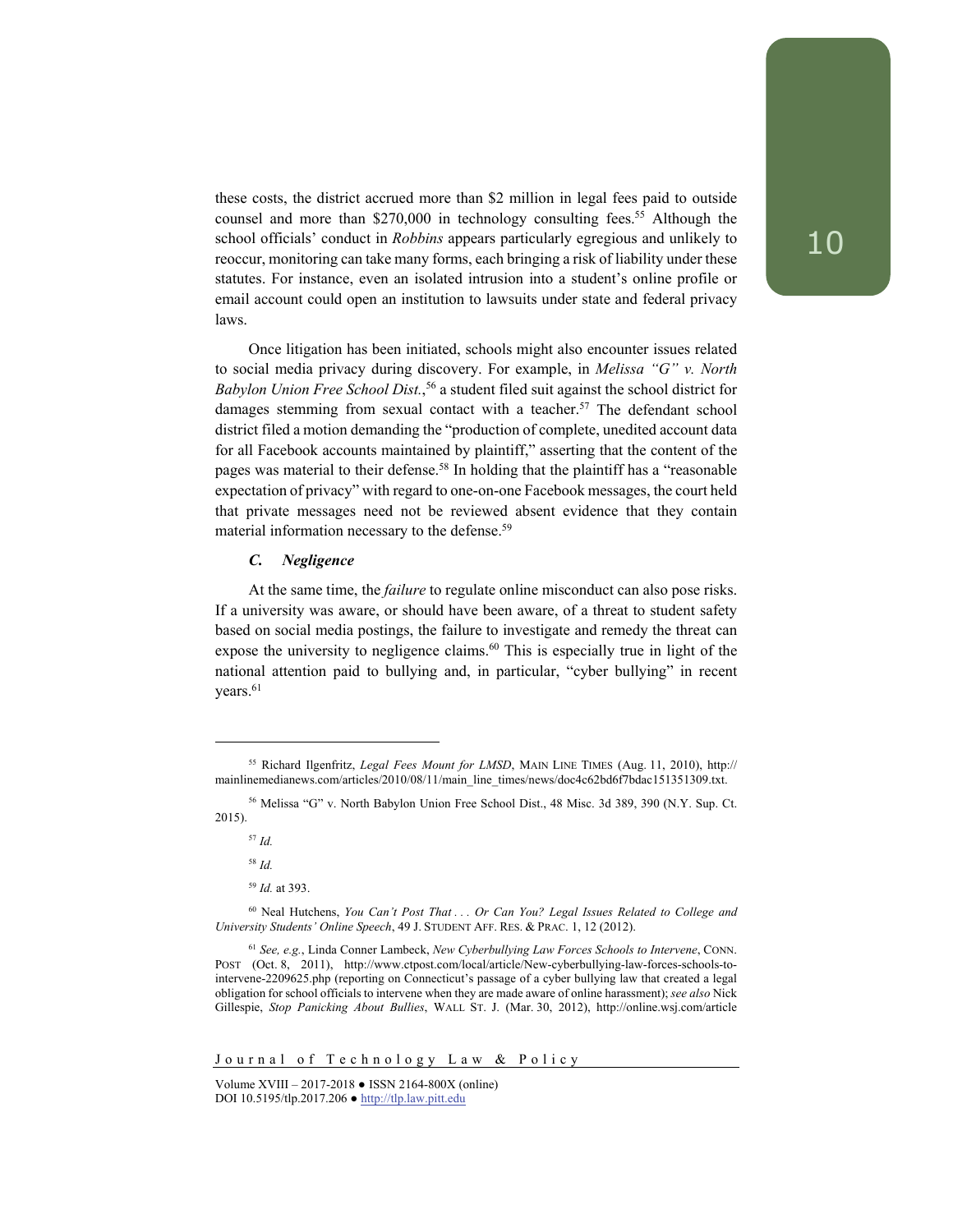In addition, if the university undertakes some action in which it voluntarily assumes a duty, then it must perform that duty with due care.<sup>62</sup> Thus, the institution may face increased liability if it actively monitors student accounts:

> If a college monitors its students' online activities to assure that students act in accordance with its mission, such as a military or religious institution, then it may create a "duty of care" toward its students. A duty of care would obligate a college to take all reasonably practicable steps to prevent its students from harm. If a college with a duty of care toward its students does not take all reasonably practicable steps to prevent harm to its students, the college's actions may be negligent and could expose the college to lawsuits.<sup>63</sup>

The instance of Rutgers University student Tyler Clementi is illustrative. Clementi committed suicide in 2011 after a roommate surreptitiously videotaped his sexual encounter with another man and encouraged other voyeurs to watch the encounter on Twitter.<sup>64</sup> As this fact pattern demonstrates, a university that undertakes to monitor its students' online activity could face the risk of liability in the event of such a tragic occurrence. Given the varied ways in which universities approach social media today, it may only be a matter of time before a suit is filed under similar circumstances.65

64 Ian Parker, *The Story of a Suicide*, NEW YORKER (Feb. 6, 2012), http://www.newyorker.com/ reporting/2012/02/06/120206fa\_fact\_parker.

<sup>(</sup>efforts such as "The Anti-Bullying Bill of Rights" passed by the New Jersey state legislature, a new highly acclaimed documentary called efforts such as "The Anti-Bullying Bill of Rights" passed by the New Jersey state legislature, a new highly acclaimed documentary called "Bully", and the creation of a new Department of Health and Human Services website, stopbully.gov). Gillespie, however, questions whether America is really in the midst of a "bullying crisis" and concludes that "one thing seems certain: The focus on bullying will lead to more lawsuits against schools and bullies . . . ." *Id.*

<sup>62</sup> *See* RESTATEMENT (SECOND) OF TORTS § 323 (Am. L. Inst. 1965) ("One who undertakes . . . to render services to another . . . is subject to liability . . . for *physical harm* resulting from his failure to exercise reasonable care to perform his undertaking, if (a) his failure to exercise such care increases the risk of such harm, or (b) the harm is suffered because of the other's reliance upon the undertaking.").

<sup>63</sup> Steinback & Deavers, *supra* note 14; *see also* Matt Dunning, *Social Media Has Schools on Defense*, BUS. INS. (July 24, 2011), http://www.businessinsurance.com/article/20110724/NEWS07/ 307249975 (quoting one risk manager as stating that universities are "essentially assuming a duty of care that they can't enforce"); Jack Stripling, *Panelists Debate How Far Colleges Should Go to Monitor Online Behavior*, CHRON. OF HIGHER EDUC. (Feb. 7, 2011), http://chronicle.com/article/Panelists-Debate-How-Far/126298 (noting that several presenters at the National Conference on Law and Higher Education warned that "a policy that suggests Internet behavior will be monitored creates an obligation that colleges do so fairly and effectively").

<sup>&</sup>lt;sup>65</sup> Such suits might eventually be brought under state laws banning cyberbullying. Although there are no federal anti-bullying laws, states have begun to take action against cyberbullying. As of January 2016, 23 states had anti-bullying laws that explicitly prohibited bullying via information technology or other electronic means, according to the Cyberbullying Research Center. Of those states, 18 of the 23 have

ANTISOCIAL EFFECTS OF SOCIAL MEDIA

Volume XVIII – 2017-2018 ● ISSN 2164-800X (online) DOI 10.5195/tlp.2017.206 ● http://tlp.law.pitt.edu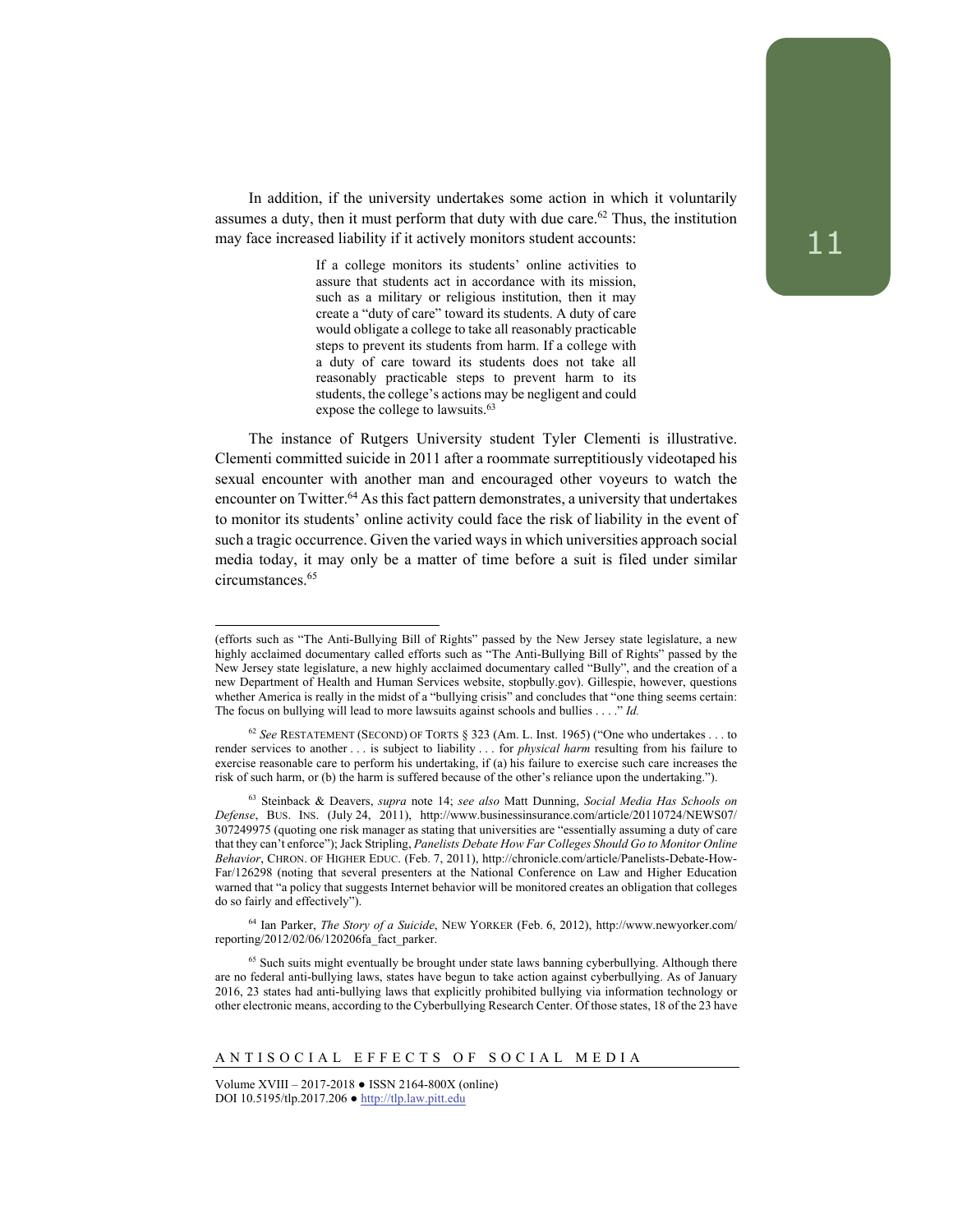Another example is the case of *Zeno v. Pine Plains School District*. 66 Although this case did not involve the use of social media, it is emblematic of the risks that a college or university might incur by being indifferent toward bullying or cyberbullying incidents. The plaintiff, a high school student, had been subjected to years of race-related bullying at his high school by fellow students.<sup>67</sup> He brought an action alleging that the school district was deliberately indifferent to his continued harassment.<sup>68</sup> A jury found the school liable for violating Title VI of the Civil Rights Act and awarded the plaintiff \$1.25 million in damages (which was lowered to \$1 million on remittitur).<sup>69</sup> On appeal, the Second Circuit found that the District Court did not abuse its discretion by allowing such an award, because the plaintiff "suffered 'substantially adverse educational consequences' as a result of the [school] District's deliberate indifference."70 As *Zeno* demonstrates, colleges and universities could be playing a dangerous game by standing idly by while such activities are taking place.

# *D. Defamation*

In addition to spreading proprietary information, social media also provides students with new ways of spreading misinformation. With universities now embracing social media as a useful tool for recruitment and instruction, one concern is that students (and other third parties) now have more university-sponsored platforms from which to broadcast their views.71 Universities can thus face actions for defamation as well as the negligent or intentional infliction of emotional distress based on comments posted on their Facebook pages, blogs, and Twitter accounts.

<sup>68</sup> *Id.* at 668.

- <sup>69</sup> *Id.* at 659.
- 70 702 F.3d 655, 672.

allowed criminal sanctions for cyberbullying incidents. *See* Sameer Hinduja & Justin W. Patchin, *State Cyberbullying Laws: A Brief Review of State Cyberbullying Laws and Policies* (Jan. 2016), http://cyberbullying.org/Bullying-and-Cyberbullying-Laws.pdf. These activities also bring regulatory risks. In 2008, New Jersey's Office of the Attorney General sent out a letter to colleges and universities emphasizing the dangers posed by "cyber-harassment" and offering a series of preventative measures. Letter from Anne Milgram, Attorney Gen., New Jersey, to Dr. Richard L. McCormick, President, Rutgers University (Aug. 26, 2008), http://www.nj.gov/oag/newsreleases08/082608-college-internet-letter.pdf. Although she does not threaten action directly against non-compliant universities, Attorney General Milgram noted that the state has adopted an "aggressive, multi-pronged approach" to remedy this problem, including the use of both criminal and civil enforcement actions. *Id.*

<sup>66</sup> Zeno v. Pine Plains School District, 702 F.3d 655 (2d Cir. 2012); *see generally* Sameer Hinduja & Justin W. Patchin, *Cyberbullying Legislation and Case Law: Implications for School Policy and Practice*, CYBERBULLYING RES. CTR. (Jan. 2015), http://cyberbullying.org/cyberbullying-legalissues.pdf.

 $^{67}$  702 F.3d at 659–61.

<sup>71</sup> Bradley A. Areheart, *Regulating Cyberbullies Through Notice-Based Liability*, 117 YALE L.J. POCKET PART 41 (2007) ("Given its immediacy, anonymity, and accessibility, the Internet offers an unprecedented forum for defamation and harassment.").

Journal of Technolo gy Law & Policy

Volume XVIII – 2017-2018 ● ISSN 2164-800X (online) DOI 10.5195/tlp.2017.206 ● http://tlp.law.pitt.edu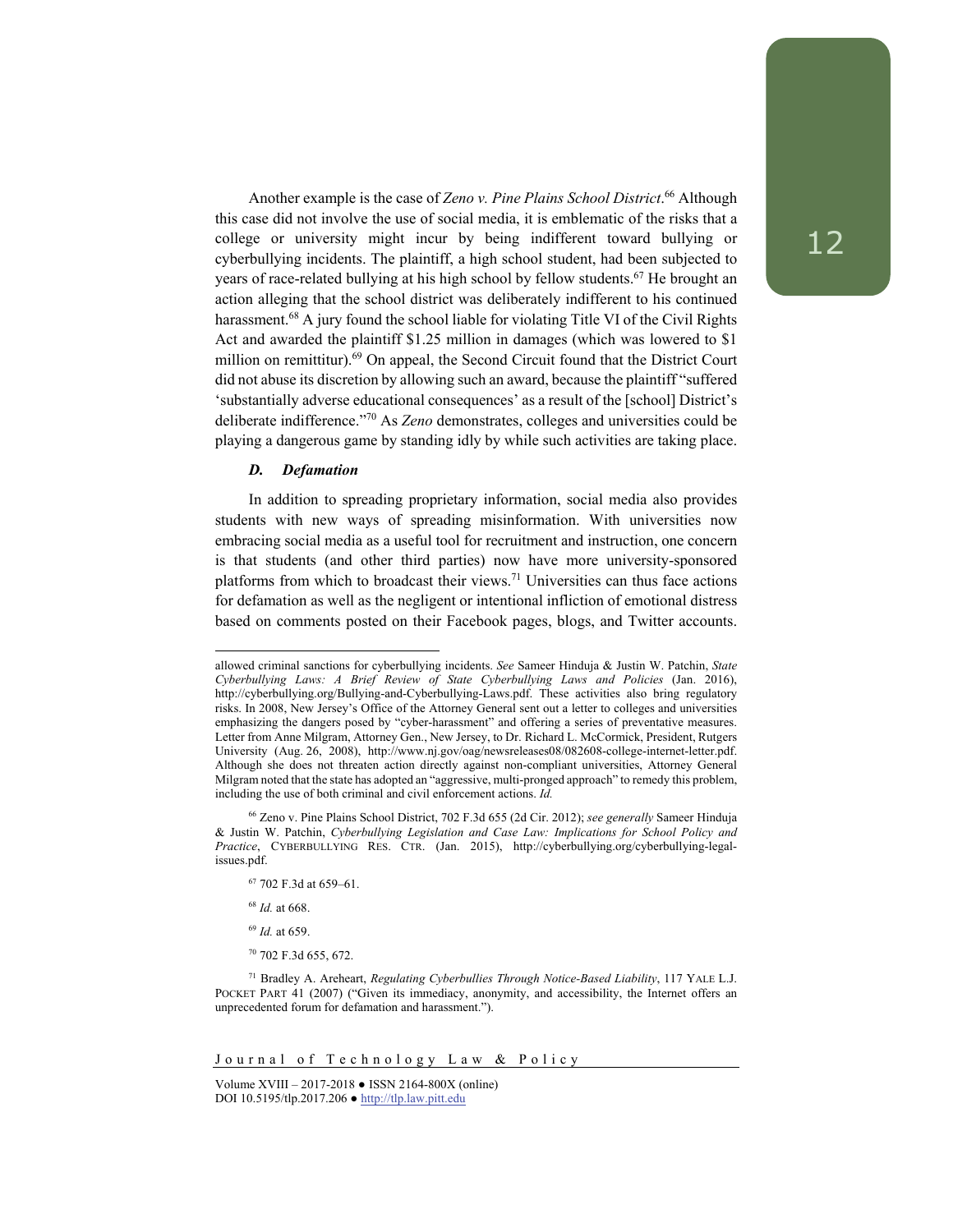Depending on the identity of the victim and the resulting reputational impact, the potential damages in such suits can be quite substantial. In February 2016, Hollywood actor James Woods sued an anonymous Twitter user who had referred to him as a "cocaine addict," seeking \$10 million in damages.<sup>72</sup>

Administrators can take some comfort in knowing that Congress has significantly circumscribed certain liabilities by creating express protections for internet content providers in the Communications Decency Act ("CDA").73 Courts have repeatedly held that the CDA shields a "provider or user of an interactive computer service" from liability for defamatory or otherwise offensive material posted on their website by third parties.74 Moreover, the CDA does not impose an obligation on universities to take action upon notice of potentially tortious content.75

Nonetheless, a university could still be held vicariously liable for acts committed by individuals acting on the university's behalf. If an administrator or other university employee posts disparaging remarks during the course of his or her employment, the victim could seek to bring a claim against the university under a *respondeat superior* theory of liability.76

l

<sup>75</sup> *See generally* Areheart, *supra* note 71 (arguing that lawmakers should amend the CDA to include a notice requirement similar to that which exists under the DCMA, thus creating liability for website operators that fail to remove the allegedly defamatory content after the expiration of a notice-andtakedown period).

<sup>72</sup> Eli Rosenberg, *James Woods Clears Hurdle in Effort to Unmask Twitter User*, N.Y. TIMES (Feb. 11, 2016), http://www.nytimes.com/2016/02/12/technology/james-woods-seeks-to-unmask-twitteruser-in-defamation-case.html?\_r=0.

 $73$  7 U.S.C.A. § 230(c)(1).

<sup>74</sup> *See, e.g.*, Nemet Chevrolet v. Consumeraffairs.com, Inc., 591 F.3d 250, 260 (4th Cir. 2009) (holding that defamation claims for comments posted by other users on a company website were not cognizable under the CDA); Universal Comm'n Sys., Inc. v. Lycos, Inc., 478 F.3d 413 (1st Cir. 2007); Dimeo v. Max, 433 F. Supp. 2d 523, 529–31 (E.D. Pa. 2006). *But see* Fair Housing Council v. Roommates.com, LLC, 521 F.3d 1157, 1166 (9th Cir. 2008) (holding that CDA safe harbor did not protect website operator where users were forced to disclose unlawful content about themselves and their desired roommates as a precondition to use).

 $76$  It is also not out of the question that higher education institutions could face liability under state laws for aiding and abetting defamation by a third party. Such liability, however, is generally difficult to establish. For example, in *Doe v. Brandeis Univ.*, a student alleged that Brandeis aided and abetted defamation of him by failing to correct, among other things, public comments on social media made by a third-party. 177 F. Supp. 3d 561 (D. Mass. 2016). The plaintiff had recently been the subject of a sexual misconduct investigation stemming from incidents in a previous relationship, and his former partner had posted disparaging comments about him (including the final outcome letter from the investigation) on social media sites. *Id.* at 616. By not intervening to correct these comments, the plaintiff alleged that Brandeis allowed his former partner to create a hostile environment for him on campus. *Id.* at 583. Citing Massachusetts state law, the court dismissed the claim, on the grounds that Brandeis had not "actively participated in or substantially assisted in the commission of the tort." *Id.* at 616.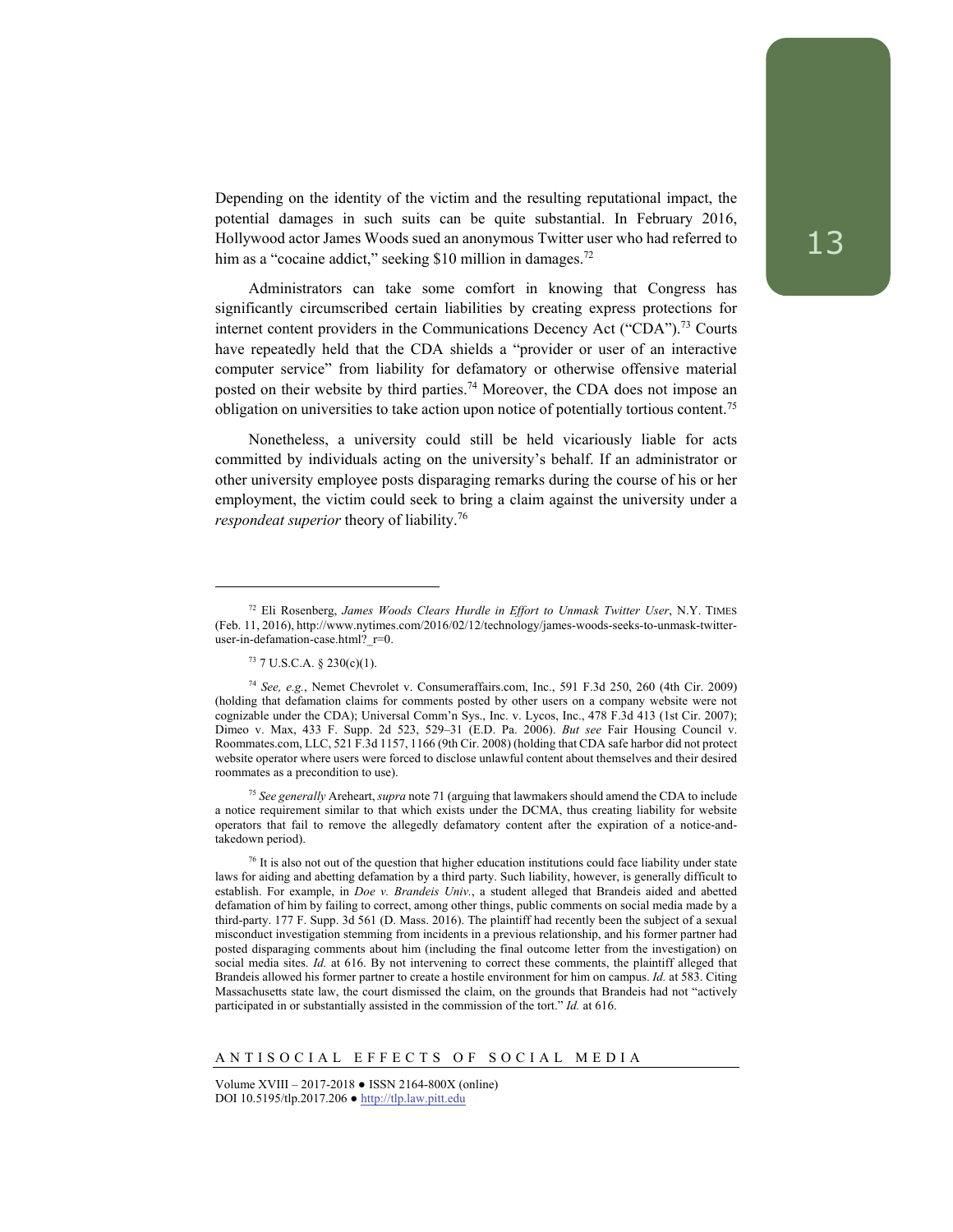# *E. Intellectual Property*

The advent of social media introduced a powerful new information-sharing capability to college campuses. This ability to share information includes the potential to share protected and proprietary information. Most students, and even some university administrators, did not fully appreciate the magnitude of this potential liability until they received pre-litigation "settlement letters" from the Recording Industry Association of America ("RIAA") in 2007.77 This wave of property rights enforcement activity came on the heels of the Supreme Court's landmark copyright decision in *MGM Studios, Inc. v. Grokster*, 78 in which the Court held that peer-to-peer file-sharing companies that provided a platform for users to share protected information could be sued for copyright infringement.<sup>79</sup>

When the RIAA first began targeting college campuses, it was unclear whether the organization would take direct action against universities for contributory infringement. However, the Digital Millennium Copyright Act ("DMCA"), 17 U.S.C. § 512 *et seq.*, provides a series of safe harbors that expressly exempt internet service providers from liability for actions taken by its users.<sup>80</sup> As a result, although the RIAA continued to pressure universities to take proactive measures to minimize illegal file-sharing, $81$  the resulting litigation was limited to the individual infringers.  $82$ 

<sup>79</sup> *Id.*

l

```
80 See 17 U.S.C. § 512(a).
```
81 Mike Musgrove, *Music Industry Tightens Squeeze on Students*, WASH. POST (Mar. 9, 2007), http://www.washingtonpost.com/wpdyn/content/article/2007/03/08/AR2007030801895.html ("[The RIAA] said it plans to go after colleges in a big way this year, including efforts to pressure school administrators to shut down computer network access to online services where pirated music is illegally traded."). *See also* Antionette D. Bishop, *Illegal P2P File-Sharing on College Campuses—What's the Solution?*, 10 VAND.J. ENT. & TECH. L. 515, 517–23 (2008) (noting how the RIAA "has been requesting more active involvement from colleges to promote its anti-piracy campaign" and arguing that the RIAA should turn its attention elsewhere, as public policy cuts against a finding of secondary liability in these cases).

82 The 2008 revisions to the DMCA did, however, require colleges to take a more active role in ferreting out infringement activity by their students in order to receive the protections of the safe harbor. *See* Dexter R. Mullins, *'Free' movies, songs no more as colleges bust file-sharing*, USA TODAY (Aug. 3, 2010), http://www.usatoday.com/news/education/2010-08-04-Filesharing04\_ST\_N.htm. A service provider may avail itself of the § 512 safe harbors only if the service provider has "adopted and reasonably implemented, and inform[ed] subscribers of . . . a policy that provides for the termination . . . of . . . account holders . . . who are repeat [copyright] infringers." 17 U.S.C. § 512(i)(1) (2012).

Journal of Technolo gy Law & Policy

<sup>&</sup>lt;sup>77</sup> RIAA Launches New Initiatives Targeting Campus Music Theft, RECORDING INDUS. ASS'N. OF AM. (Feb. 28, 2007), http://www.riaa.com/newsitem.php?news\_year\_filter=&resultpage=10&id= 0BB7A35D-544B-2DD2-F374-4F680D6BAE9B.

<sup>78</sup> MGM Studios, Inc. v. Grokster, 545 U.S. 913 (2005).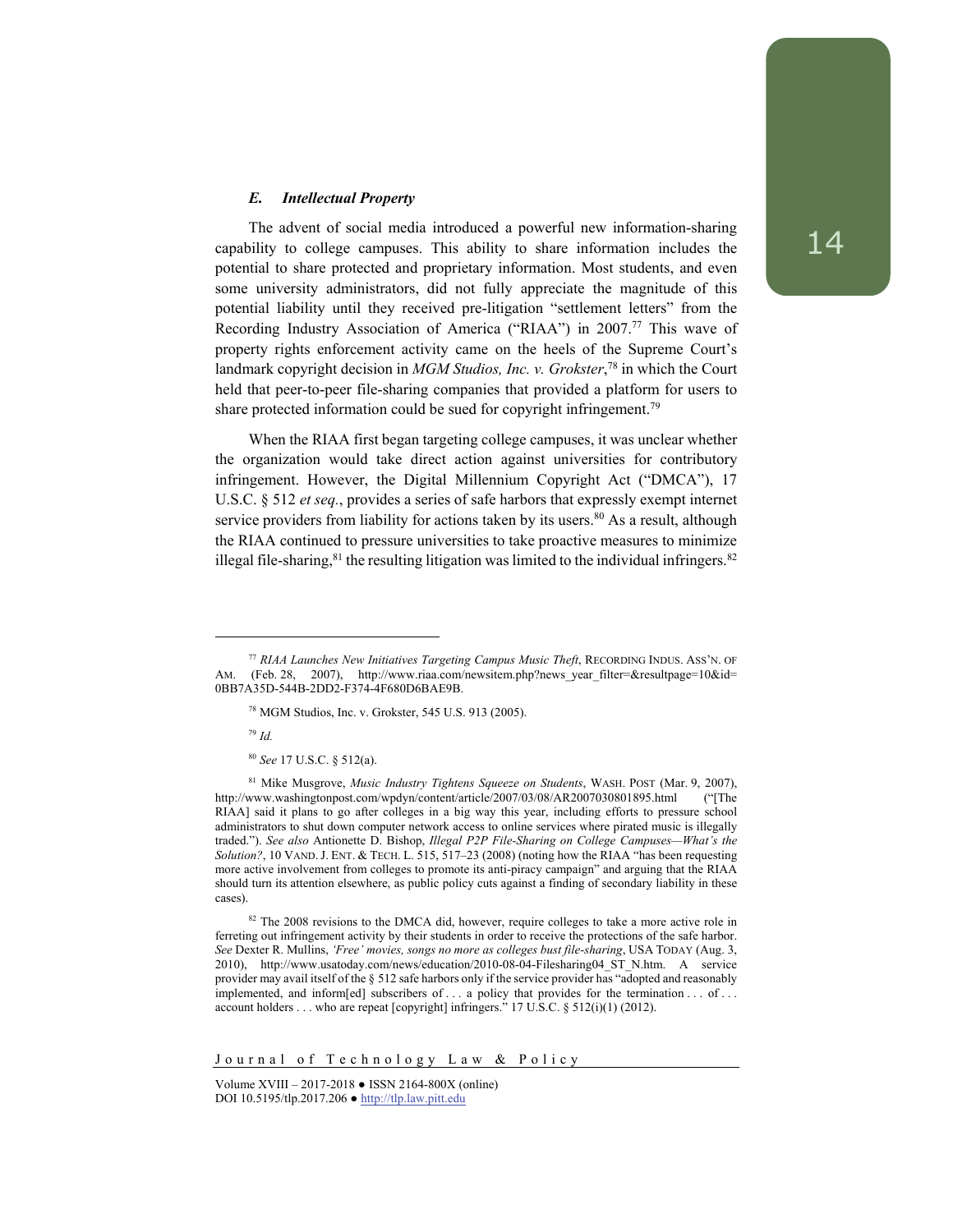The relative success of colleges and universities in avoiding litigation could create a false sense of security. Universities are subject to strict reporting requirements with respect to any detected misuse by students or employees. For instance, the 2008 Higher Education Opportunity Act ("HEOA"), Public Law 110- 315, requires universities to develop and implement "written plans to effectively combat the unauthorized distribution of copyrighted material."83 The HEOA also requires institutions to make annual disclosures to the student body concerning the illegal distribution of this material, to present alternatives to illegal file-sharing, and to periodically review the effectiveness of their established protocol.<sup>84</sup>

Moreover, while the peer-to-peer file-sharing controversy was by far the most widely publicized instance of alleged on-campus infringement, it is not the only activity for which universities could be held secondarily liable. For instance, instead of simply providing internet access to file-sharing networks, schools may be creating such networks themselves. These school-sponsored social media accounts create potential liability. Student posts containing unauthorized information, such as the risk of embedded links or unattributed excerpts from protected works, could be inviting a lawsuit against the school. This is relevant today, where social media platforms, such as Facebook, have begun to emphasize and encourage the sharing of video that could contain copyrighted material.<sup>85</sup>

In these cases, liability could turn on the speed with which universities act to remove the potentially infringing material and whether they are even capable of removing that material upon its discovery.86 And the stakes are high: the Copyright

l

ANTISOCIAL EFFECTS OF SOCIAL MEDIA

<sup>83 34</sup> C.F.R. § 668.14(b)(3)(i).

<sup>84</sup> *See generally Peer-to-Peer File Sharing Requirements of the Higher Education Opportunity Act*, NACUA NOTES (Univ. Conn., Storrs, Conn.) (July 22, 2010), https://www.smu.edu/-/media/Site/ LegalAffairs/NACUANOTES/Peer-2-Peer-HEOA.ashx?la=en.

<sup>85</sup> Rob Price, *Facebook's new video business is awash with copyright infringement and celebrities are some of the biggest offenders*, BUS. INSIDER (May 6, 2015), http://www.businessinsider.com/ facebook-copyright-infringement-facebook-content-id-celebrities-2015-5?r=UK&IR=T ("Facebook's video views are skyrocketing—but there's a dark side to this growth. The social network also has a serious problem with copyright infringement, and rights holders say the company is doing little to stop it.").

<sup>86</sup> *Cf.* UMG Recordings, Inc. v. Shelter Capital Partners, No. 09-55902, 2011 WL 6357788 (9th Cir. Dec. 20, 2011) (holding that defendant was entitled to protection under the DMCA's safe harbor); Viacom International Inc. v. YouTube, Inc., 718 F. Supp. 2d 514 (S.D.N.Y. 2010) (holding that YouTube was protected by the DMCA's safe harbor); Gucci Am., Inc. v. Frontline Processing Corp., 721 F. Supp. 2d 228 (S.D.N.Y. 2010) (holding credit card processing company liable for contributory infringement where the company provided services to a counterfeiter of luxury goods); Flava Works, Inc. v. Gunter, 1:10-cv-06517, 2011 WL 3205399 (N.D. Ill. July 27, 2011) (rejecting defendant's argument that it deserved protection under the DMCA's safe harbor and granting plaintiff's motion for preliminary injunction).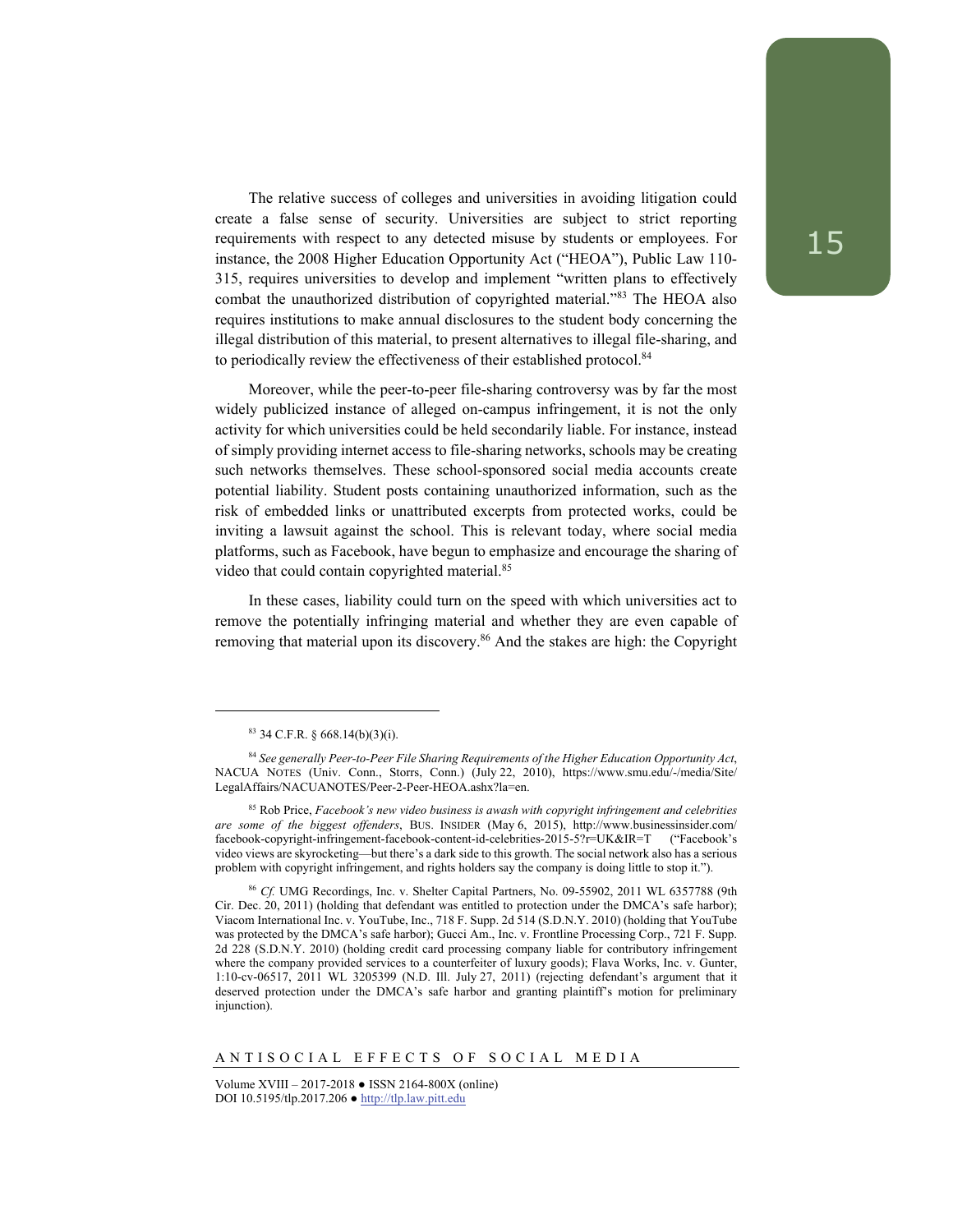Act,87 provides for statutory damages of up to \$30,000 for *each work* infringed.88 Moreover, upon a finding of willful infringement, the court or factfinder may increase the damages award up to  $$150,000$  per work.<sup>89</sup>

In addition, universities face the risk of direct infringement liability resulting from actions of university faculty and administration. The internet has offered a means of sharing educational content with students much more rapidly and on a much larger scale than ever before. Often this information-sharing comes at little or no cost to colleges and universities, making legal battles virtually inevitable.<sup>90</sup>

In 2011, for example, the University of California at Los Angeles was sued for streaming videos, such as "The Plays of William Shakespeare," on its network for students and faculty to access from remote locations at their leisure.<sup>91</sup> The university argued, *inter alia*, that any unauthorized copying of the work constituted incidental "fair use" under the Copyright Act and was therefore permissible. $92$  Although the case was ultimately dismissed, the court's ruling hinged largely on sovereign immunity grounds and thus provides little comfort to private colleges and universities.93

A number of large educational institutions—including the University of Michigan, UCLA, University of Wisconsin, Indiana University, and Cornell University—also found themselves the subject of a major copyright infringement lawsuit in September 2011, arising from joint efforts of their research staff to digitize

l

90 Sam Favate, *When Your Professor Doesn't Make You Buy the Whole Book*, WALL ST.J.: L.BLOG (Apr. 2, 2012, 12:57 PM), http://blogs.wsj.com/law/2012/04/02/when-your-professor-doesnt-make-youbuy-the-whole-book ("As physical media becomes less a part of our daily lives and people shift to electronic delivery, battles over digitized content are inevitable.").

91 Association for Info. & Media Equip. v. Regents of Univ. of Cal. L.A., No. CV 10-9378, 2011 WL 7447148 (C.D. Cal. Oct. 3, 2011).

92 Association for Info. & Media Equip. at \*4–5.

<sup>93</sup> *Id.* at \*2–3.

<sup>87 17</sup> U.S.C. § 101 *et seq.*

<sup>88 17</sup> U.S.C.A. § 504(c)(1).

<sup>89</sup> *See* 17 U.S.C. § 504(c) (2012). Congress has attempted to expand these penalties to no avail. In late 2011, Congresspersons proposed the Stop Online Piracy Act ("SOPA") and Protect IP Act ("PIPA") in the House of Representatives and Senate, respectively, in an effort to expand existing criminal penalties for online copyright infringement. *Sopa and Pipa Anti-Piracy Bills Controversy Explained*, BBC NEWS (Jan. 17, 2012), http://www.bbc.co.uk/news/technology-16596577. However, partly due to the fact that they inspired massive opposition from tech companies and from open internet advocates, neither bill passed. *See, e.g.*, Art Brodsky, *PIPA And SOPA Were Stopped, But the Web Hasn't Won*, HUFFINGTON POST (Mar. 26, 2012), http://www.huffingtonpost.com/art-brodsky/pipa-and-sopa-were-stoppe\_b\_ 1230818.html.

Volume XVIII – 2017-2018 ● ISSN 2164-800X (online) DOI 10.5195/tlp.2017.206 ● http://tlp.law.pitt.edu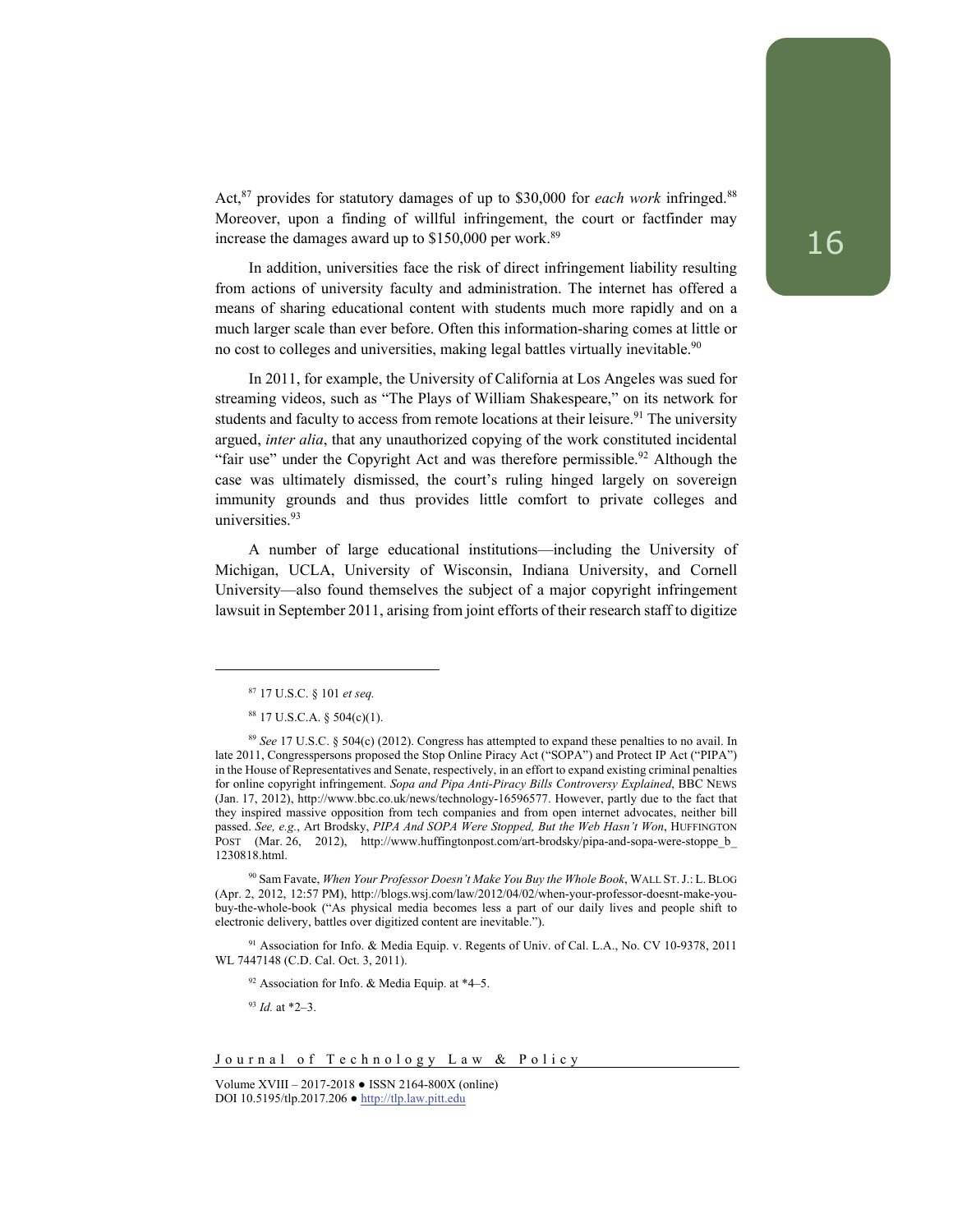and upload millions of copyrighted works.<sup>94</sup> A similar lawsuit, *Cambridge University Press v. Becker*, 95 was filed against Georgia State University in 2010. In 2012, the U.S. District Court for the Northern District of Georgia held the university liable for five specific instances of infringement, but also determined that the vast majority of claims were barred by the fair use doctrine or by the plaintiffs' failure to demonstrate that the works were copyrighted.<sup>96</sup> Although most commentators have declared the ruling a victory for academia, the case is highly fact-specific.<sup>97</sup> Thus, a great deal of uncertainty remains concerning the exposure of similarly situated institutions.

Finally, although the foregoing cases concern university-wide educational practices, institutions also face the risk of potential liability for individual unauthorized uses of copyrighted works by faculty members. In May 2012, for example, the University of Georgia agreed to pay \$300,000 to settle a copyright infringement lawsuit brought by the National Association of Boards of Pharmacy ("NABP") after a professor allegedly gathered and distributed copyrighted questions from NABP exams to use in a course he was teaching.<sup>98</sup> Although the Eleventh Circuit found that NABP could not seek damages from the university under the Copyright Remedies Clarification Act, 17 U.S.C. § 511(a), NABP's claims were allowed to proceed against the individual defendants, resulting in settlement.<sup>99</sup> If the individuals' employment contracts contained indemnification clauses, then the university may have contributed.

# *F. Discrimination*

l

A 2010 study by United Educators reported that more than half of all "wrongful act" claims brought by students against colleges and universities over a five-year

<sup>&</sup>lt;sup>94</sup> Complaint, Authors Guild, Inc. v. HathiTrust, No. 11-CV-06351 (S.D.N.Y. Sept. 12, 2011), ECF No. 1. *See generally* Julie Bosman, *Lawsuit Seeks the Removal of a Digital Book Collection*, N.Y. TIMES (Sept. 12, 2011), http://www.nytimes.com/2011/09/13/business/media/authors-sue-to-remove-booksfrom-digital-archive.html.

<sup>95 863</sup> F. Supp. 2d 1190 (N.D. Ga. 2012), *rev'd*, 769 F.3d 1232 (11th Cir. 2014).

<sup>96</sup> *See generally* 863 F. Supp. 2d 1190 (N.D. Ga. 2012).

<sup>97</sup> Jennifer Howard, *Long-Awaited Ruling in Copyright Case Mostly Favors Georgia State U.*, CHRON. OF HIGHER EDUC. (May 13, 2012), http://chronicle.com/article/Long-Awaited-Ruling-in/ 131859.

<sup>98</sup> *See* Lee Shearer, *Pharmacy Licensing Group Settles Lawsuit Against UGA Professors*, ONLINE ATHENS (May 14, 2012), http://onlineathens.com/uga/2012-05-14/pharmacy-licensing-group-settleslawsuit-against-uga-professors.

<sup>99</sup> Nat'l Ass'n of Bds. of Pharm. v. Bd. of Regents of the Univ. Sys. of Ga., 633 F.3d 1297, 1301 (11th Cir. 2011).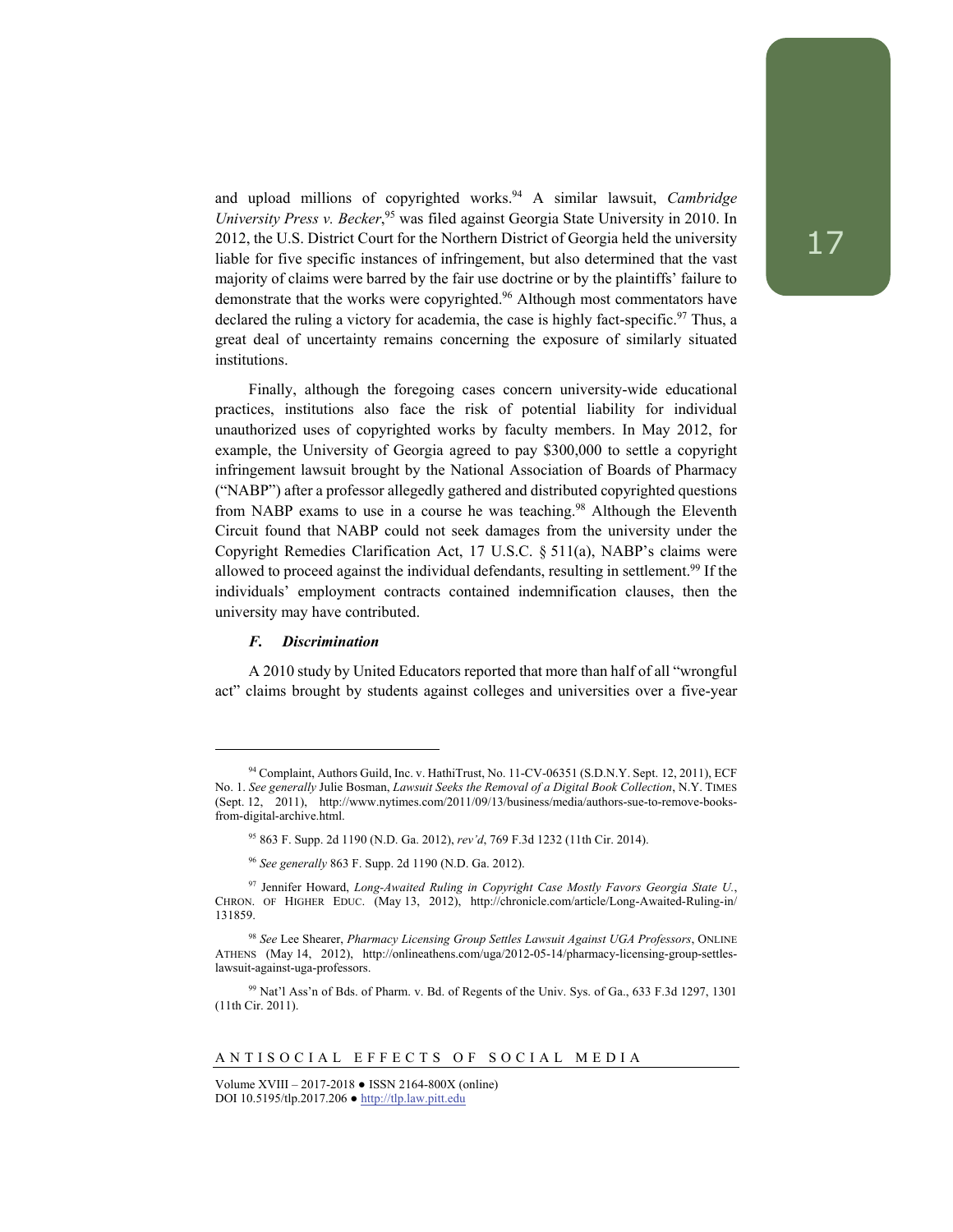period involved allegations of discrimination.<sup>100</sup> Discrimination, of course, takes many forms, and universities can be found liable for both action and inaction. The Department of Education's Office of Civil Rights has warned schools that student misconduct and harassment may trigger the school's responsibilities under federal antidiscrimination laws.101 Thus, if student harassment involves issues of race, color, national origin, sex, disability, or other protected status, institutions can be held liable if they have knowledge of the harassment and fail to act.

The set of facts surrounding *Hannah v. Northeastern State University*102 are illustrative of how social media use might expose a university to discrimination suits.<sup>103</sup> After allegedly being denied tenure and placed on administrative leave for reasons related to his Native-American heritage, the plaintiff sued the university, arguing that the university engaged in racial discrimination in violation of Title VII.<sup>104</sup> In so doing, the plaintiff pointed to a number of Facebook posts made by other university faculty that either directly or impliedly impugned his heritage.<sup>105</sup> On appeal the Tenth Circuit remanded the case to the District Court to allow the plaintiff to amend his complaint.<sup>106</sup> Nonetheless, it is emblematic of the ways that student and employee social media use can factor into claims of discrimination against a university.107

# *G. Employment Practices Liability*

It may be an encouraging sign that case law involving social-media-related claims by employees against universities has historically been sparse. However, it is not such the case for claims made outside of the educational context, and the

102 No. CIV-14-074-RAW, 2015 WL 501933 (E.D. Ok. Feb. 5, 2015), *rev'd*, 628 Fed. Appx. 629 (10th Cir. 2016).

l

<sup>105</sup> *Id.* at \*2–3.

<sup>100</sup> STUDENT LOSS REPORT 2004–2008, UNITED EDUCATORS 7, https://www.edurisksolutions.org/ DownloadAsset.aspx?id=1299.

<sup>101</sup> *See* Department of Education, *Dear Colleague Letter: Harassment and Bullying* (Oct. 26, 2010), https://www2.ed.gov/about/offices/list/ocr/letters/colleague-201010.pdf; *see also* Burl, *supra* note 12, at 3 (discussing the Department of Education's guidance concerning a school's responsibility to remedy harassment and bullying).

<sup>103</sup> *Id.*

<sup>104</sup> No. CIV-14-074-RAW, 2015 WL 501933, 4–5 (E.D. Ok. Feb. 5, 2015), *rev'd*, 628 Fed. Appx. 629 (10th Cir. 2016).

<sup>106</sup> *See* Hannah v. Cowlishaw, 628 Fed. Appx. 629 (permitting plaintiff to amend complaint to add a § 1983 claim premised on an alleged violation of his rights).

<sup>&</sup>lt;sup>107</sup> Similarly, students may bring discrimination claims where the university has chosen to monitor selectively certain students' or prospective students' online profiles and where a disproportionate number of those students are part of a protected class.

Volume XVIII – 2017-2018 ● ISSN 2164-800X (online) DOI 10.5195/tlp.2017.206 ● http://tlp.law.pitt.edu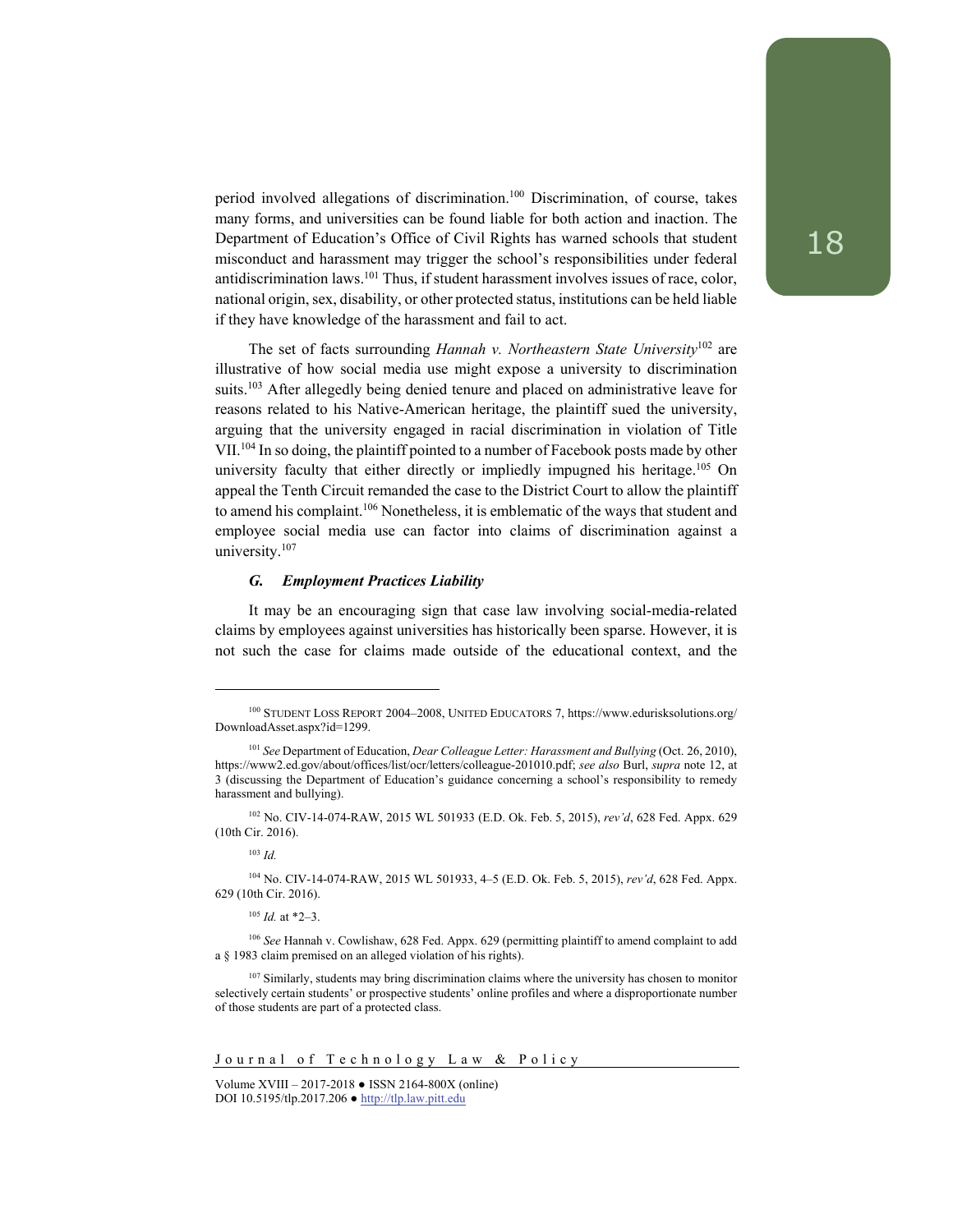arguments and liability theories therein are often identical to what could be asserted against a university. Thus, a broader view of employer/employee social media litigation can provide some helpful insights into the risks universities face.

Alleged First Amendment violations are the focus of many actions by employees against their employers in such cases. As discussed above, the issues in these cases closely resemble those in cases brought by students and often hinge on the court's determination of whether the employee's speech was sufficiently disruptive or threatening to warrant disciplinary action.<sup>108</sup>

An increasing threat comes from lawsuits alleging labor law violations. According to a study conducted by the U.S. Chamber of Commerce, the National Labor Relations Board ("NLRB") has seen a surge in the number of charges filed against employers related to the use of social media.<sup>109</sup> The most common allegations are that a newly enacted social media policy is overbroad or that the employer unlawfully disciplined or terminated an employee due to the content of online posts.110 These cases continued to multiply throughout 2011, prompting the NLRB to issue a second report in January 2012,<sup>111</sup> as well as a third report in May 2012.<sup>112</sup> These reports demonstrate that the NLRB has not hesitated to strike down overly restrictive social media policies. Remarkably, of the seven NLRB-reported cases involving challenges to employers' policies, only one policy was found to be lawful.<sup>113</sup>

Perhaps the most striking example of how protective the NLRB has been of employee social media use is the Board's decision in *Pier Sixty, LLC*.<sup>114</sup> This case

 $113$  *Id.* 

<sup>108</sup> *See, e.g.*, Curran v. Cousins, 509 F.3d 36 (1st Cir. 2007) (rejecting First Amendment and retaliation claims brought by corrections officer who was terminated for offensive and threatening remarks posted to a union website); Spanierman v. Hughes, 576 F. Supp. 2d 292 (D. Conn. 2008) (rejecting various constitutional claims brought by high school teacher who was terminated after posting inappropriate pictures and comments on his Myspace account).

<sup>109</sup> *The NLRB and Social Media*, NLRB, https://www.nlrb.gov/news-outreach/fact-sheets/nlrb-andsocial-media (last visited Sept. 16, 2017); *see also* Michael J. Eastman, *A Survey of Social Media Issues Before the NLRB*, U.S. CHAMBER OF COMMERCE 2–3 (Aug. 5, 2011), https://www.uschamber.com/sites/ default/files/documents/files/NLRB%2520Social%2520Media%2520Survey%2520-%2520FINAL.pdf.

<sup>110</sup> *See* Eastman, *supra* note 109, at 11–12.

<sup>111</sup> *Acting General Counsel Issue Second Social Media Report*, NLRB (Jan. 25, 2012), https://www .nlrb.gov/news-outreach/news-story/acting-general-counsel-issues-second-social-media-report.

<sup>112</sup> *Acting General Counsel releases report on employer social media policies*, NLRB (May 30, 2012), https://www.nlrb.gov/news-outreach/news-story/acting-general-counsel-releases-reportemployer-social-media-policies.

<sup>114 362</sup> N.L.R.B. 59 (2015). *See also* Kara E. Shea, *Facebook Firings: Beware of the NLRA*, 30 NO. 5 TENN. EMP. L. LETTER 3 (2015).

Volume XVIII – 2017-2018 ● ISSN 2164-800X (online) DOI 10.5195/tlp.2017.206 ● http://tlp.law.pitt.edu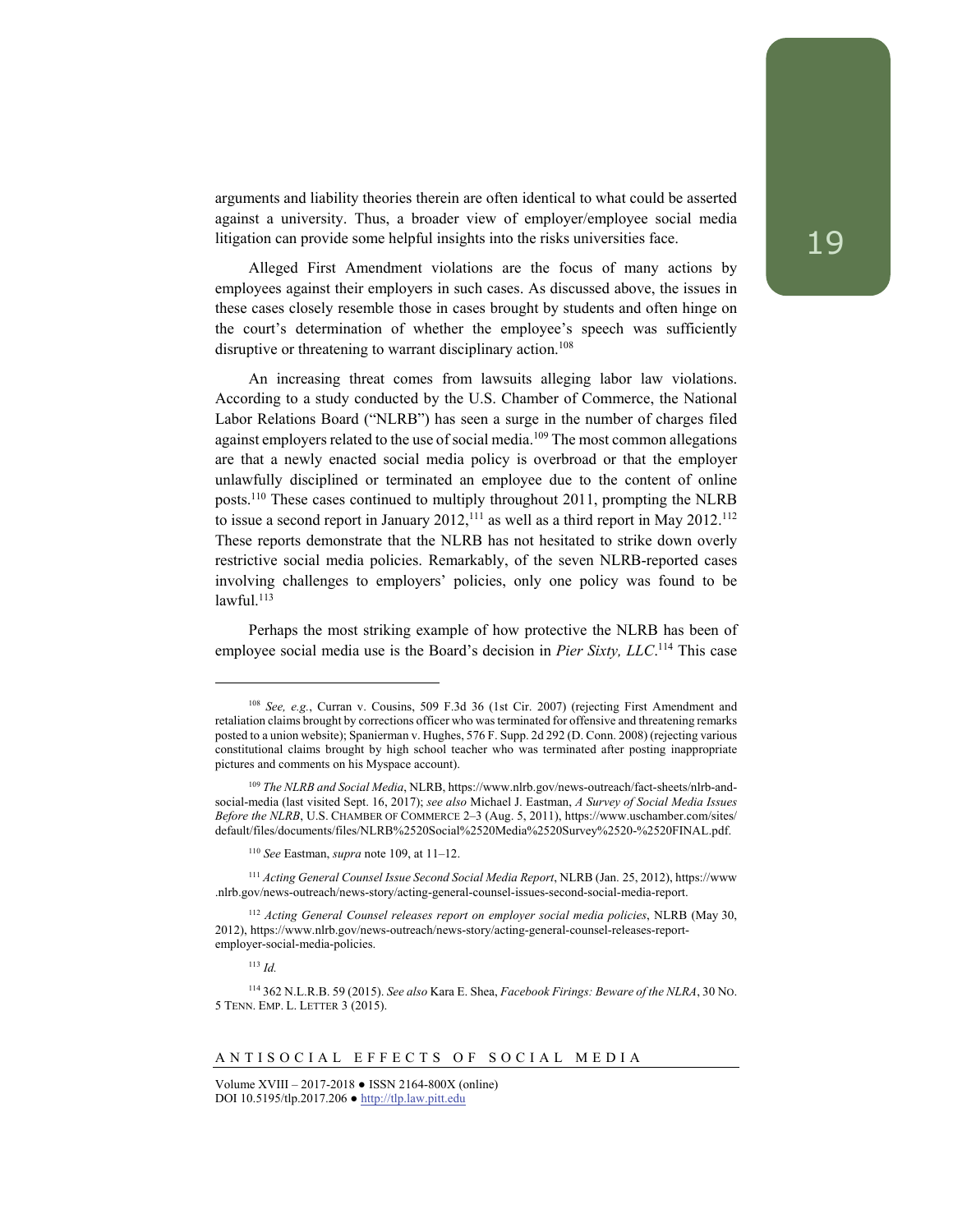involved an employee who had been fired after referring to his manager with an epithet in a Facebook post.115 The NLRB found that the employee had *not* lost the protections of the National Labor Relations Act and had to be reinstated.<sup>116</sup> In ordering the employee's reinstatement, the NLRB panel applied a "totality of the circumstances" test that excused the employee because "the Respondent tolerated similar profanity in the workplace" and because other factors made the vulgar language not so egregious as to strip the employee of the NLRA's protections.<sup>117</sup> This case should "offer[] a cautionary tale for employers and demonstrate[] the nearimpossibility, under the current Board standards, of imposing workplace rules seeking to maintain basic respect and decorum."<sup>118</sup>

Employment actions might also be brought by the Equal Employment Opportunity Commission (EEOC) for discriminatory hiring practices. According to a 2016 survey by the Society for Human Resource Management, 84% of member organizations use social media for recruiting purposes.<sup>119</sup> This represents a massive growth in the use of social media in the screening and hiring process. As recently as 2011, only 56% of such organizations used social media platforms for recruitment.120 The EEOC commented that "[t]he use of sites such as LinkedIn and Facebook can provide a valuable tool . . . [b]ut the improper use of information obtained from such sites may be discriminatory."<sup>121</sup>

As with student lawsuits, the most significant threat posed by employee lawsuits may be the potential for recovery under various state and federal privacy laws. Privacy is likely the first issue that comes to mind when employers contemplate their exposure to social media litigation. In more recent years, employers in various industries have increased their use of social media to vet prospective employees. Some went as far as to demand access to individuals' private accounts as a

<sup>120</sup> *Id.*

<sup>115</sup> Pier Sixty, LLC, 362 N.L.R.B. 59 (2015).

<sup>116</sup> Stephanie M. Caffera, *NLRB protects vulgar workplace Facebook rant, reinstates fired employee*, NIXON PEABODY (Apr. 6, 2015), https://www.nixonpeabody.com/en/ideas/articles/2015/04/ 06/nlrb-protects-vulgar-workplace-facebook-rant-reinstates-fired-employee.

<sup>117</sup> *Summary of NLRB Decisions for Week of March 30–April 3, 2015*, NLRB (Mar. 30, 2015), https://www.nlrb.gov/cases-decisions/weekly-summaries-decisions/summary-nlrb-decisions-weekmarch-30-april-3-2015.

<sup>118</sup> Caffera, *supra* note 116, at 1.

<sup>119</sup> *SHRM Survey Findings: Using Social Media for Talent Acquisition—Recruitment and Screening*, SOC'Y FOR HUMAN RES. MGMT. (Jan. 7, 2016), https://www.shrm.org/hr-today/trends-andforecasting/research-and-surveys/Documents/SHRM-Social-Media-Recruiting-Screening-2015.pdf.

<sup>121</sup> *Social Media Is Part of Today's Workplace but its Use May Raise Employment Discrimination Concerns*, EEOC (Mar. 12, 2014), https://www.eeoc.gov/eeoc/newsroom/release/3-12-14.cfm.

Journal of Technolo gy Law & Policy

Volume XVIII – 2017-2018 ● ISSN 2164-800X (online) DOI 10.5195/tlp.2017.206 ● http://tlp.law.pitt.edu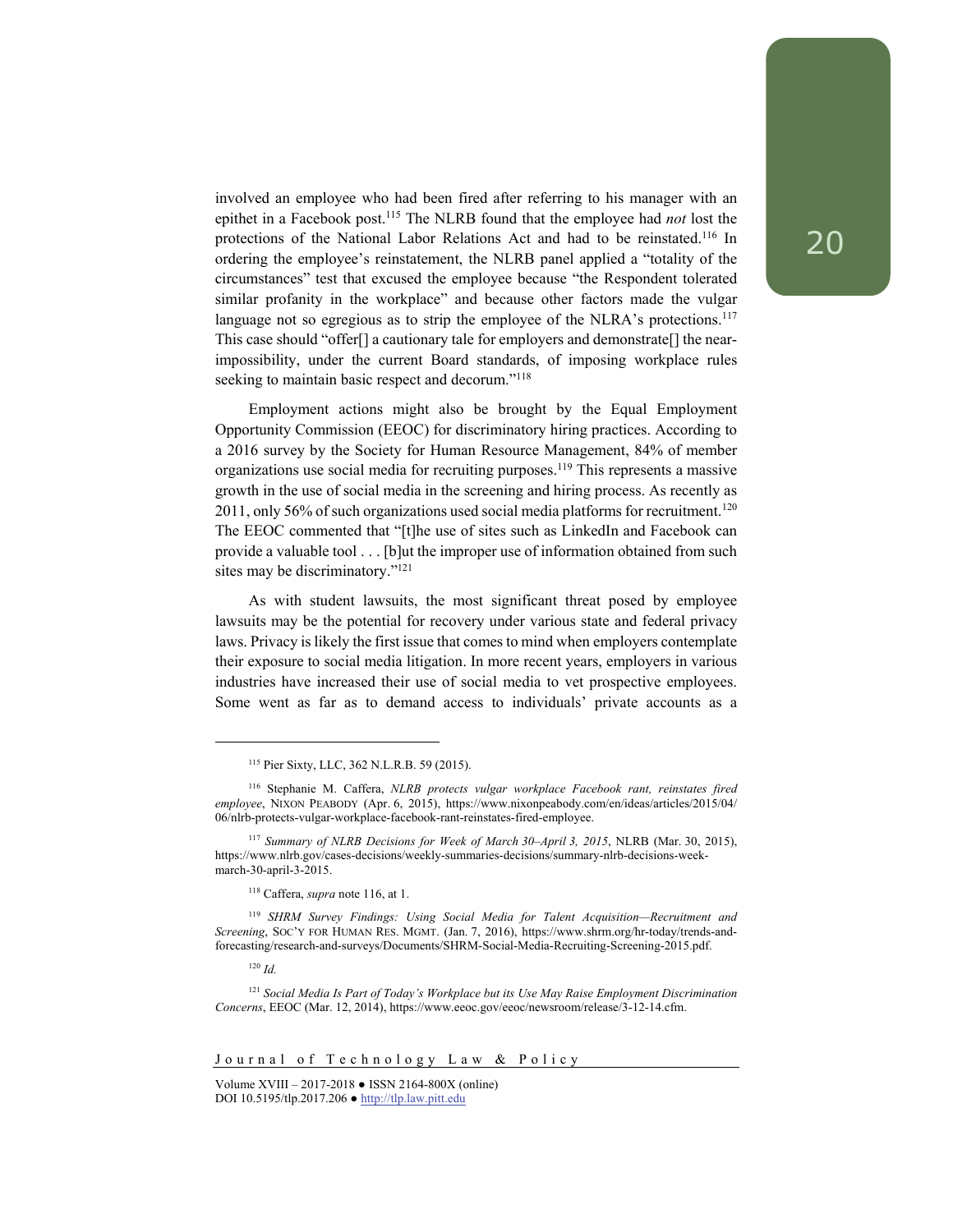precondition of employment.<sup>122</sup> Unsurprisingly, such measures have been met with strong opposition, including threats of lawsuits, as well as legislative action.<sup>123</sup>

While universities are unlikely to make the mistake of forcing prospective employees to divulge their Facebook passwords, they remain exposed to other forms of liability under these laws. For instance, if an interpersonal conflict were to prompt an IT professional or another tech-savvy individual to gain unauthorized access to a university employee's *personal* email account, the university might face liability. Likewise, if a college administrator unlawfully accessed a faculty member's restricted blog or online profile, the university could be on the hook. A case outside of the educational context underscores this point.

In *Hoofnagle v. Smyth-Wythe Airport Commission*, 124 a former airport operations manager sued his former employer, alleging violations of the SCA, for accessing his email account without permission after he was fired, and for subsequently changing the password to prevent future access.<sup>125</sup> The plaintiff used the account—a Yahoo! account that he had created—for both work and personal matters.<sup>126</sup> In denying the defendant's motion for summary judgment on plaintiff's SCA claim, the court emphasized that there was a genuine issue of material fact as to whether the defendant had exceeded its existing authorization to access the

124 No. 1:15CV00008, 2016 WL 3014702, at \*1 (W.D. Va. May 24, 2016).

<sup>125</sup> *Id.*

<sup>122</sup> *See, e.g.*, Joanna Stern, *Demanding Facebook Passwords May Break Law, Say Senators*, ABC NEWS (Mar. 26, 2012), http://abcnews.go.com/Technology/facebook-passwords-employers-schoolsdemand-access-facebook-senators/story?id=16005565 (describing how some employers and schools have requested Facebook login information from applicants); *see also* Jonathan Dame, *Will employers still ask for Facebook passwords in 2014*, USA TODAY (Jan. 10, 2014), https://www.usatoday.com/story/money/ business/2014/01/10/facebook-passwords-employers/4327739/ (describing employers requesting social media passwords as part of marketing internship application process).

<sup>&</sup>lt;sup>123</sup> In March 2012, employers' social media policies came under heightened scrutiny after Facebook's chief privacy officer noted "a distressing increase in reports of employers . . . seeking to gain inappropriate access to people's Facebook profiles." Martha Neil, *Facebook, US Senators Say Employers Who Seek Job Applicants' Passwords Could Be Violating the Law*, ABA J. (Mar. 26, 2012, 12:55 PM CDT), http://www.abajournal.com/news/article/facebook\_warns\_of\_possible\_suit\_against\_employers\_ who demand job applicants/. This revelation prompted Senators Richard Blumenthal and Charles Schumer to begin drafting new legislation to make clear that such practices are illegal. In addition, numerous states, including Nevada, New Hampshire, California, and Virginia, have passed laws prohibiting employers from requesting access to current or prospective employees' social media accounts. Joanne Deschenaux, *State Laws Ban Access to Workers' Social Media Accounts*, SOC'Y FOR HUMAN RES. MGMT. (July 29, 2015), https://www.shrm.org/legalissues/stateandlocalresources/pages/states-socialmedia.aspx.

<sup>126</sup> Hoofnagle v. Smyth-Wythe Airport Commission, No. 1:15CV00008, 2016 WL 3014702, \*1 (W.D. Va. May 24, 2016).

Volume XVIII – 2017-2018 ● ISSN 2164-800X (online) DOI 10.5195/tlp.2017.206 ● http://tlp.law.pitt.edu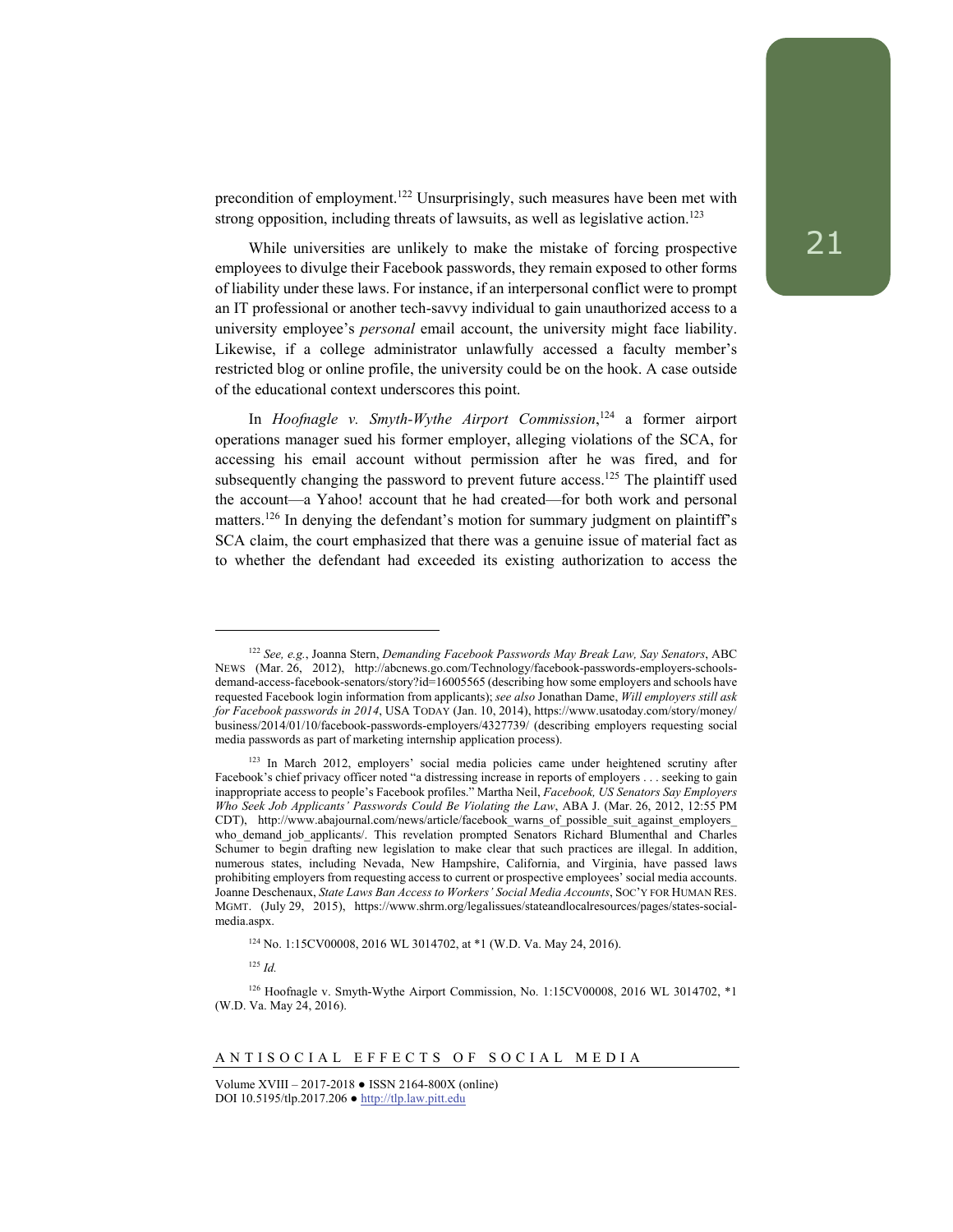account by changing the password.127 Furthermore, the Court rejected the argument that the plaintiff must prove actual damages to pursue the SCA claim, because he was seeking an award of punitive damages and attorneys' fees.<sup>128</sup>

# III. RISK MANAGEMENT THROUGH INSURANCE

# *A. Evolving Risk Management Strategies*

In the last two or three decades, risk management at colleges and universities has become an increasingly sophisticated affair. This is likely the foreseeable byproduct of the increasing size and scope of universities themselves. They now operate on the same plane as the largest companies in the United States by supervising hundreds or thousands of employees, providing food and housing to thousands of students, generating and distributing hundreds of millions of dollars each year, managing multi-billion-dollar endowments, undertaking massive construction projects, engaging in countless non-profit endeavors, and sustaining world-class research programs.129

Even today, the most fundamental of all risk-management tools remains a comprehensive insurance plan. But, insurance has evolved a great deal in recent years, as insurers attempt to satisfy shifting consumer demands by producing new policies and modifying or drafting new coverage provisions. Like all consumers, colleges and universities need insurance products that will cover the broad array of risks spawned from their expanding operations. In years past, universities could survive with a standard general liability policy and perhaps one or two supplemental policies. This is not the case today.

Now, it is common for the largest universities to maintain some or all of the following: Comprehensive General Liability Insurance (CGL), Directors and Officers Insurance (D&O), Educators Legal Liability Insurance (ELL), Employment Practices Liability Insurance (EPL), First-Party Property Insurance, Automobile Liability Insurance, Sexual Abuse and Molestation Insurance, Disaster Insurance, Athletic Insurance, and Medical Malpractice Insurance.<sup>130</sup> Some even purchase

l

Journal of Technolo gy Law & Policy

<sup>127</sup> *Id.* at \*11.

<sup>128</sup> *Id.* at \*12.

<sup>129</sup> *See* Evan Comen & Michael B. Sauter, *The Largest Employer in Every State*, 24/7 WALL ST. J. (Mar. 17, 2017), http://247wallst.com/special-report/2017/03/17/largest-employer-in-every-state/ (stating that "[e]ducational . . . institutions . . . frequently top a state's list of [largest] employers").

<sup>130</sup> *See, e.g.*, *Property & Liability Insurance*, BROWN U., https://www.brown.edu/about/ administration/policies/property-liability-insurance (last visited Oct. 16, 2017) (describing authorization to purchase of Property Insurance, General Liability Insurance, Automobile Liability Insurance, and Professional Liability Insurance); *see also Insurance Overview*, U. OF DAYTON, https://udayton.edu/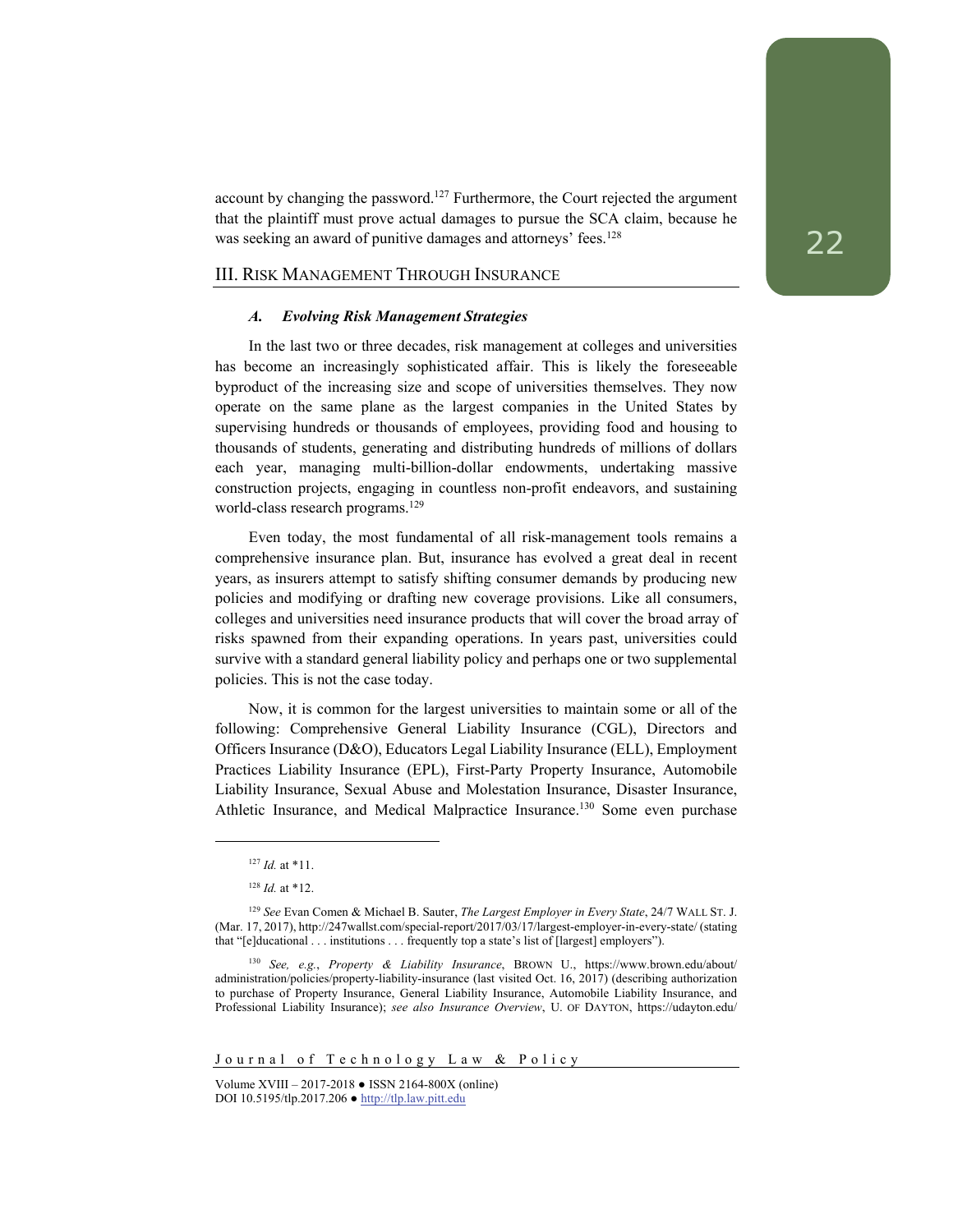endorsements or separate policies that cover aircraft,<sup>131</sup> water craft,<sup>132</sup> ROTC, kidnap and ransom, and rare books,<sup>133</sup> to name a few.

In many instances, these policies are often supplemented by numerous excess insurance policies, third-party insurance policies required by contract (*e.g.*, professional liability policies, event coverage policies), and self-insurance plans. Given the increasing variety and complexity of plans available, it is incumbent upon universities to regularly reassess the coverage afforded by their existing policies. This is especially true in an age in which the scope of university operations and rapid technological advances give rise to new risks almost daily.

#### *B. Contractual Protections*

l

Before turning to insurance, risk managers should revisit, and perhaps revise, the protections afforded by their existing contracts. When considering social media liability issues, the first place to turn is the Student Handbook. Most, if not all, universities today dedicate a portion of their Student Handbooks to the use and misuse of social media. In addition to outlining the boundaries of appropriate use, the Handbooks should also clearly identify the scope of the university's power to discipline students based on their online activities. Courts generally treat Student Handbooks as a standard contractual agreement, subject to the prevailing law of contracts.134 As such, it is critical for the university to limit exposure by clearly defining the scope of its obligations and its power to remedy student misbehavior in a digital environment. This should be done with the same comprehensiveness and attention to detail as exists in the more well-worn areas of the Handbook.

Furthermore, Student Handbooks should spell out to what extent, if any, the university actively monitors student accounts. For universities that do not engage in such activities, so stating may help quell any misperceptions to the contrary and may

facilities/ehsrm/risk\_management\_folder/insurance\_folder/index.php (last visited Oct. 16, 2017) (explaining University's Automobile Insurance, Directors and Officers Insurance, General Liability Insurance, Professional Liability Insurance, and Personal Property Insurance).

<sup>131</sup> *See, e.g.*, *UA Aviation Insurance*, U. OF ALASKA, https://www.alaska.edu/risksafety/ b\_insurance/insurance-coverage/aviation/ (last visited Oct. 16, 2017).

<sup>132</sup> *See, e.g.*, *Watercraft Insurance*, N.C. STATE, http://irm.ehps.ncsu.edu/other-insurance/ watercraft-insurance/ (last visited Oct. 16, 2017).

<sup>133</sup> *See, e.g.*, *Artifacts and Rare Books*, BRANDEIS U., http://www.brandeis.edu/risk-management/ artifacts.html (last visited Oct. 16, 2017).

<sup>134</sup> *See, e.g.*, Reardon v. Allegheny Coll., 926 A.2d 477, 480 (Pa. Super. Ct. 2007) ("The relationship between a privately funded college and a student has traditionally been defined in this Commonwealth as strictly contractual in nature. . . . As such, we review the agreement between the parties concerning disciplinary procedures, contained within a portion of the student handbook known as The Compass, as we would any other agreement between two private parties.") (internal citations omitted).

Volume XVIII – 2017-2018 ● ISSN 2164-800X (online) DOI 10.5195/tlp.2017.206 ● http://tlp.law.pitt.edu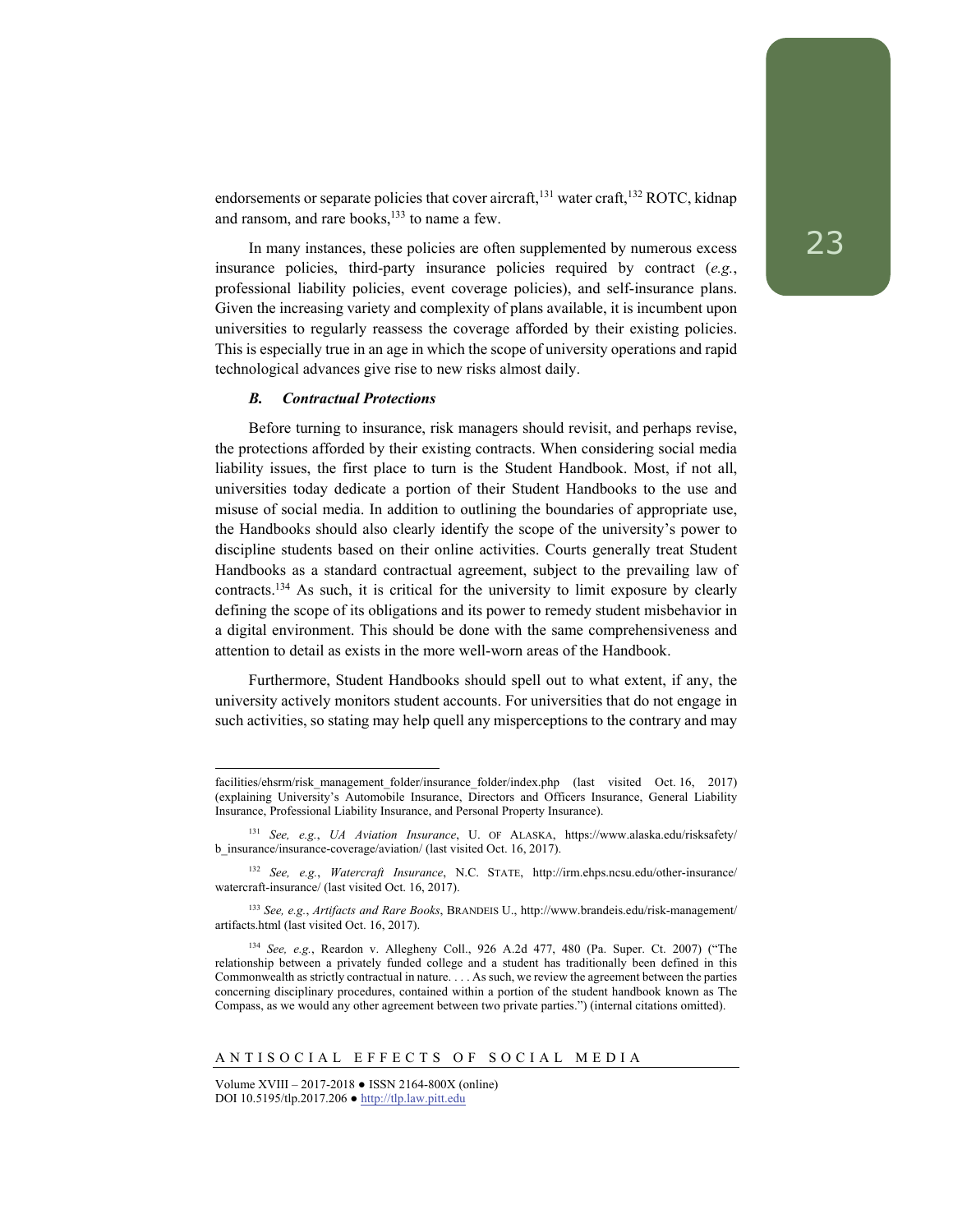undercut any future efforts to hold universities accountable for breach of privacy or breach of an assumed duty of care.

The same holds true for provisions relating to file-sharing. Most Student Handbooks now contain detailed sections that define peer-to-peer file-sharing and summarize the most pertinent laws on student use. It is important for universities to state clearly the ability and extent to which the institution will work with law enforcement and copyright holders to uncover and prosecute infringing behavior.

Risk managers should also consider using consent forms or waivers to decrease their litigation exposure. For instance, in *Yoder*, 135 the university was able to escape liability largely due to the existence of a consent form that outlined prohibited conduct during the course of student internships. Because the form manifested the student's agreement not to disclose confidential patient information, the court summarily dismissed the student's claims as her disparaging Myspace posts clearly violated this non-disclosure agreement.<sup>136</sup>

### *C. Uncertainty Surrounding Traditional and Specialized Policies*

Currently, it appears that many universities do not maintain separate policies covering losses relating to social media, sometimes referred to as "e-media policies."137 Yet the various potential claims based on social media use outlined above may not be covered by existing policies. Will a court find that defamatory posts by students or faculty members using university-sponsored platforms fall under the "advertising injury" provision of the university's CGL policy? What about claims by a student-athlete for lost future earnings when the university suspends him for comments made on Twitter? Will a court find that the university's EPL or ELL policy covers the invasion of privacy claims brought by an employee for allegedly monitoring her emails, especially where punitive damages are sought? Or discrimination claims arising out of a cyber bullying incident? The answers to these questions are far from clear, partly because "newer social media insurance coverage

l

Journal of Technolo gy Law & Policy

<sup>135 2012</sup> WL 1078819, \*8 (W.D. Ky. 2012).

<sup>136</sup> *Id.* at \*7.

<sup>137</sup> *See, e.g.*, *Risk Financing and Insurance Coverages: Insure Your Risk*, U. OF MO., https://www.umsystem.edu/ums/fa/management/risk/insurancecoverages-riskfinancing (last visited Oct. 16, 2017) (listing no policy related to social media); *see also Major Property/Casualty Insurance Programs*, PURDUE U., http://www.purdue.edu/business/risk\_mgmt/Risk\_Management\_Insurance\_ Program/index.html (last visited Oct. 16, 2017) (listing no social media or "e-media" policy); *see also General Insurance Information*, U. OF MASS., https://www.umassp.edu/hr/risk-management/generalinsurance-info (last visited Oct. 16, 2017) (listing no social media policy).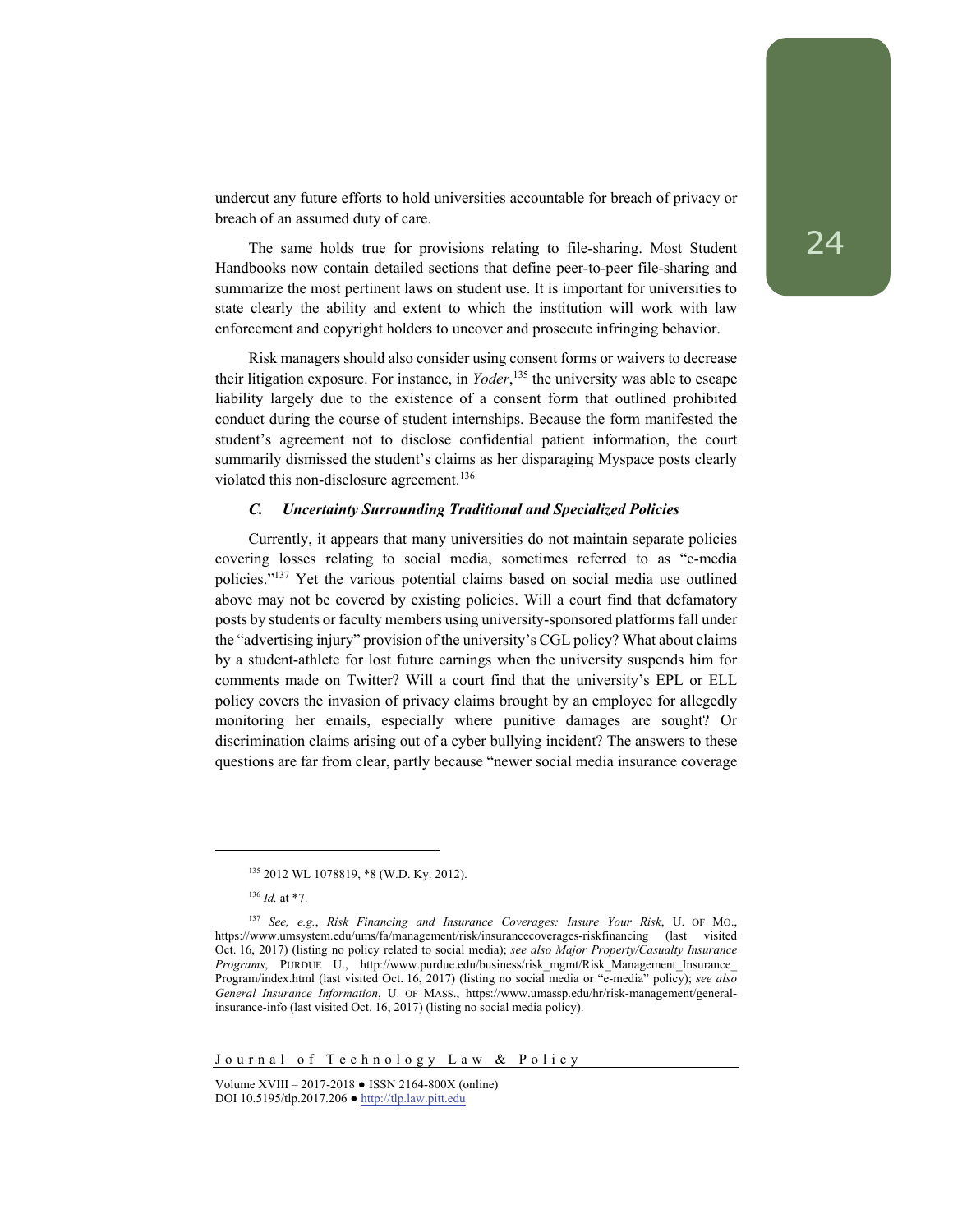products and emerging social media exclusions in CGL, EPL, and E&O policies are largely untested in the courts."<sup>138</sup>

The *Robbins v. Lower Merion School District* case, discussed above in Part II.B, illustrates this lack of clarity.<sup>139</sup> The case involved a student who successfully sued his high school for covertly monitoring students through the use of cameras embedded in school-issued laptops.<sup>140</sup> The school district faced staggering costs, one outlet reporting those costs at over \$2 million—with \$1.2 million spent on the litigation itself.141 In 2010, the district's insurer, Graphic Arts Mutual Insurance Company, filed suit seeking a declaratory judgment that the loss was not covered under the district's CGL policy.142 Graphic Arts argued, *inter alia*, that the claims did not constitute a "personal injury" as that term was defined in the policy, and that coverage was barred by an exclusion for statutory violations involving the unauthorized recording or transmission of information.<sup>143</sup> Ultimately, Graphic Arts agreed to cover \$1.2 million of the costs in a private settlement, less than half of the loss.<sup>144</sup> Following the settlement, an attorney for Graphic Arts told a reporter that "given the advances in technology, I'm confident that we're going to see variations of this [coverage] issue going forward."145

*Robbins* is just one example offered to highlight the fact that a great deal of uncertainty remains under traditional policies with respect to the emerging litigation risks discussed in this article. In addition, insurers are now drafting endorsements that cover only specific internet-related risks and offering coverage that is far from

l

<sup>142</sup> *See* Mike Cherney, *Insurer, School District Settle Over Webcam Spying Suit*, LAW 360 (Oct. 15, 2010), https://www.law360.com/insurance/articles/201689/insurer-school-district-settle-over-webcamspying-suit (stating that Graphic Arts argued that "the claims in the underlying complaint did not fit into any of the defined offenses included in the personal injury coverage").

<sup>143</sup> Brief in Support of Motion for Judgment on the Pleadings, Graphic Arts Mut. Ins. Co. v. Lower Merion Sch. Dist., 2:10-CV-01707-JD (E.D. Pa. June 29, 2010), ECF No. 16.

<sup>144</sup> *See* Martin, *supra* note 54.

145 Gene Killian, *Coverage for Invasion of Privacy*, N.J. INS. COVERAGE LITIG. (Nov. 16, 2010), http://www.newjerseyinsurancecoveragelitigation.com/emerging-trends/coverage-for-invasion-ofprivacy.

<sup>138</sup> Anthony P. Tatum, *Navigating the Changing Landscape of Commercial Insurance*, 2014 WL 7666064, at \*7.

<sup>139 2010</sup> WL 3421026.

<sup>140</sup> *Id.*

<sup>141</sup> Christopher Dawson, *Lower Merion spycam settlement; Fallout for student laptop programs?*, ZDNET EDUCATION (Oct. 13, 2010), http://www.zdnet.com/article/lower-merion-spycam-settlementfallout-for-student-laptop-programs/.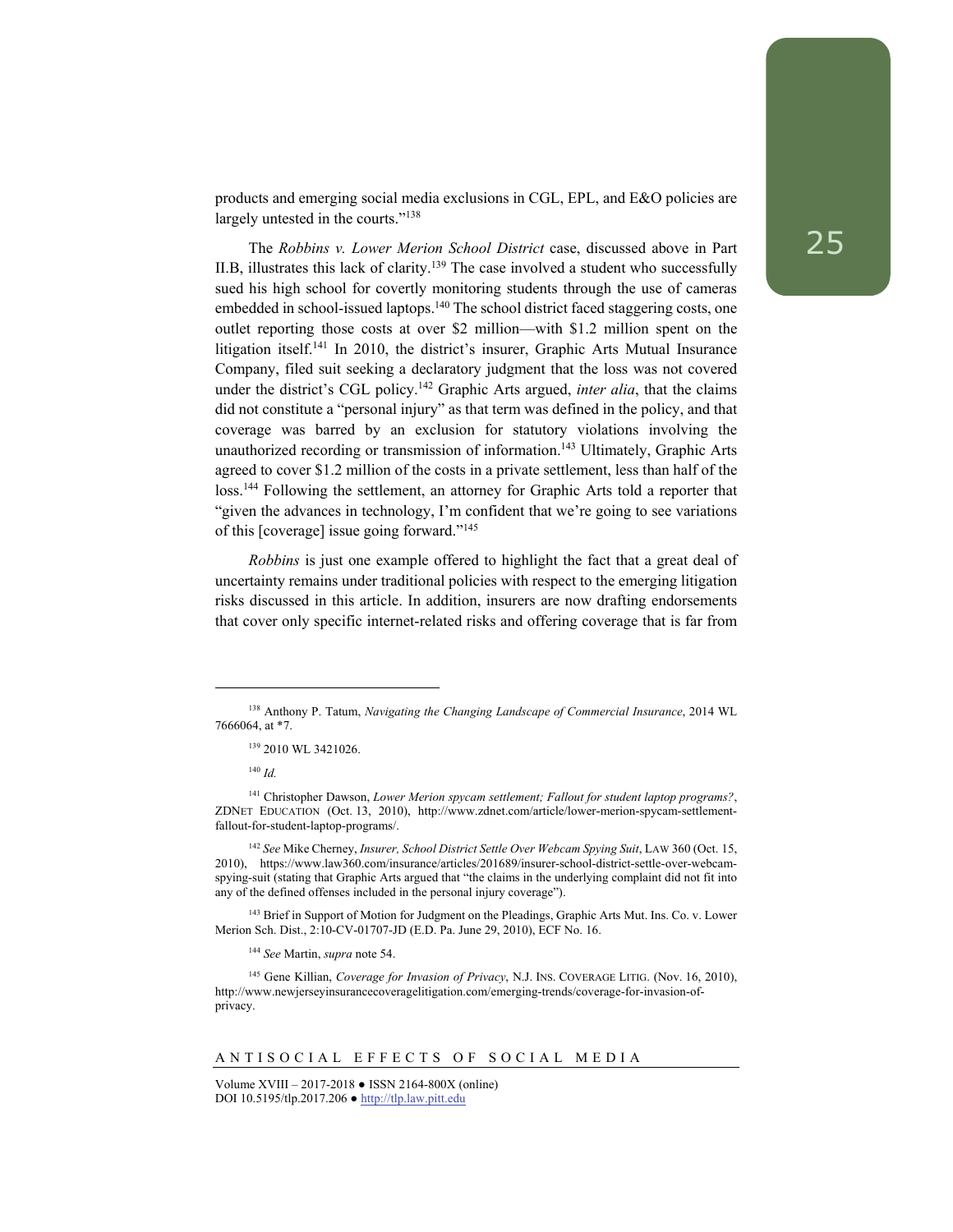comprehensive.146 Many CGL policies also limit the scope of coverage by adding express exclusions for such losses. For instance, an increasingly common exclusion like the one at issue in *Robbins* prohibits coverage where the insured is alleged to have violated "any statute, ordinance or regulation . . . that prohibits or limits the sending, transmitting, communicating or distribution of material or information."<sup>147</sup> Such exclusions leave universities exposed to significant potential liability, making it imperative for institutions to rethink their existing policies and demand more comprehensive coverage solutions.

#### *D. Key Coverage Provisions*

Given the relative novelty of this field, the coverage afforded by insurance policies inevitably will vary, often significantly, from insurer to insurer. Thus, whether internet-related losses are covered by more specialized "cyber liability" policies or by endorsements to traditional policies, a regular and thorough review of key policy features by experienced professionals must be a priority for any university risk manager. Such review is critical to mitigating future losses, as it ensures that the university is not reliant upon a court's interpretation in a situation not expressly contemplated by the terms of the policy.

The following are a few examples of key provisions that universities should demand in a well-drafted policy or endorsement:

- A well-drafted policy should cover all claims relating to injury to the reputation or character of any person or organization, including defamation, libel, slander, and the wrongful appropriation of a person's image or likeness, brought against the insured and arising from the use of electronic communication.
- "Electronic communication" or the functional equivalent should be defined broadly to include any transmission of electronic information, regardless of the specific form of the communication or the sender or recipient. For instance, coverage should not be limited to university-operated networks, websites, and email, as such a limitation would exclude Tweets, Facebook messages, mass text massages, and various other means of electronic communication.

<sup>146</sup> Andrew Cohn, *Making the case for internet liability coverage*, INS. J. (Sept. 24, 2007), http://www.insurancejournal.com/magazines/features/2007/09/24/85153.htm (stating that internet insurance policies generally only cover "very specific wrongful acts").

<sup>147</sup> *See, e.g.*, *"Violation of Statutes" Exclusion Bars Coverage of Video Privacy Suit*, WILEY REIN, (Mar. 2014), https://www.wileyrein.com/newsroom-newsletters-item-4893.html (discussing federal district court's finding that there was no coverage for violations of the Video Privacy Protection Act (VPPA) under a commercial general liability (CGL) policy that excluded coverage for violation of statutes that address the transmission of material or information).

Journal of Technolo gy Law & Policy

Volume XVIII – 2017-2018 ● ISSN 2164-800X (online) DOI 10.5195/tlp.2017.206 ● http://tlp.law.pitt.edu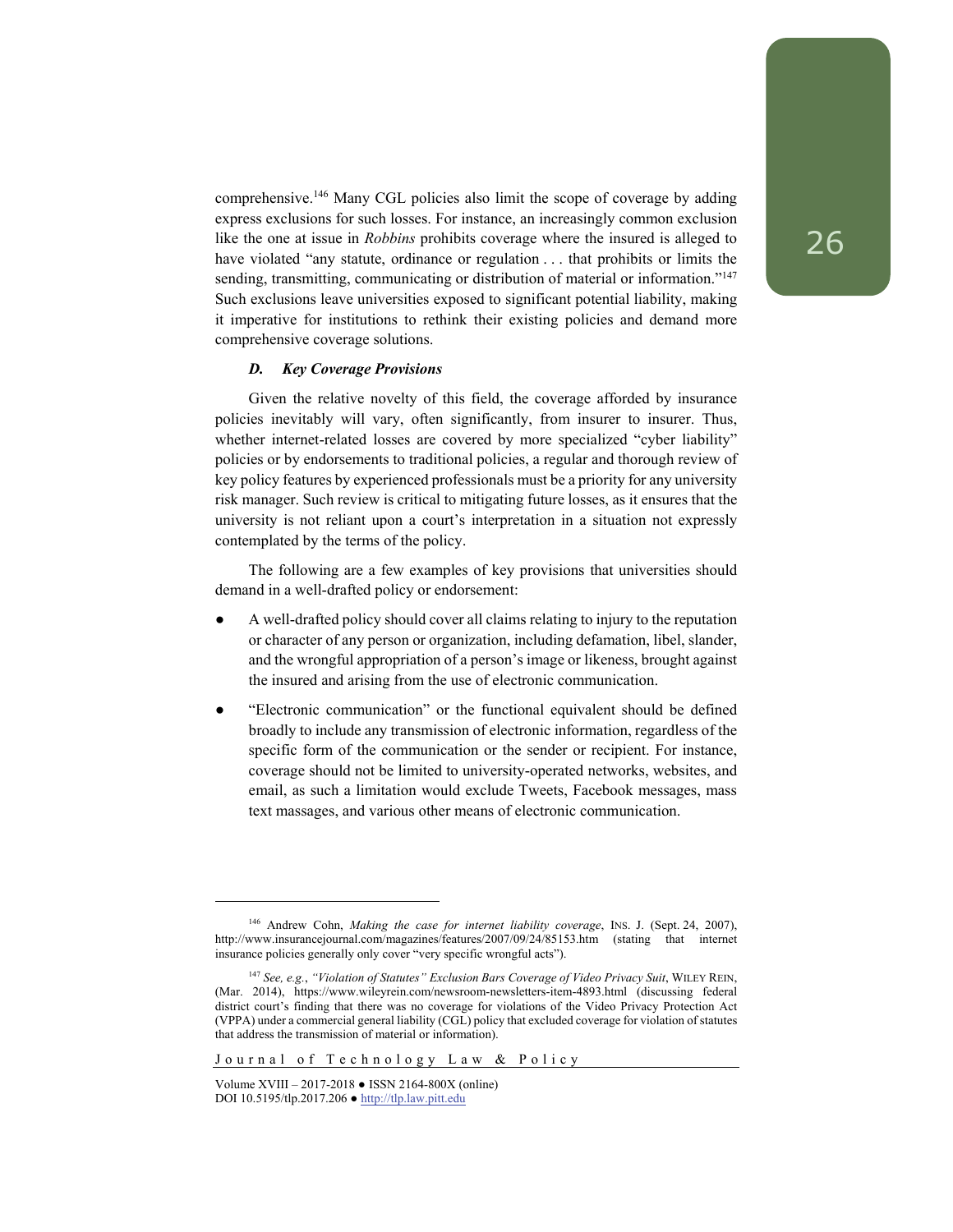- Coverage should not be restricted to the *insured's* electronic communications, as it would leave the university exposed to claims based on the monitoring or regulation of *students'* online media.
- The policy should provide coverage for claims of invasion of privacy. Given the multiplicity of state and federal statutes creating liability for unauthorized access to electronic information, such coverage provisions should be nonnegotiable. This is especially true in light of the potential for punitive damages and large statutory damages awards.
- Although not yet standard features in cyber liability policies, coverage for negligence and discrimination should also be sought by universities that actively monitor student or employee accounts through the use of websites such as UDiligence.com. Such protection might even prove valuable for universities that only passively monitor student accounts, *i.e.*, when administrators or campus security officers attempt to glean information about prospective or enrolled students from online sources. One caveat is that insurers could refuse to provide coverage or renege on the agreement in cases alleging intentional discrimination, which, depending on the state, could preclude coverage on public policy grounds.
- Social media coverage should also apply to claims of copyright or trademark infringement arising from an electronic communication or transmission. Policies should include coverage for allegations of plagiarism, the unauthorized use of any artistic or literary work, and lesser known infringement claims, including domain name infringement. Any secondary liability not extinguished by the safe harbor provisions of the DMCA should also fall under this provision.

As noted above, many CGL policies now contain exclusions for liability arising from the transmission of electronic information. Cyber liability policies may not contain such provisions, but they may prohibit coverage for statutory violations. Ideally, such an exclusion would be negotiated out of the policy, but if that is impracticable, the insured should demand that such a provision would be triggered only in cases of willful or intentional violations. Likewise, any such exclusion should be contingent upon a finding of intent in a final, non-appealable adjudication.

# IV. CONCLUSION

Rapid advancements in information technology have transformed day-to-day university operations and, in doing so, have altered the landscape of risk management. On every campus, students, faculty, and administrators exchange massive amounts of data while Tweeting, Facebooking, Instagramming, Skyping, blogging, file-sharing, and e-mailing on a daily basis. These interactions give rise to

ANTISOCIAL EFFECTS OF SOCIAL MEDIA